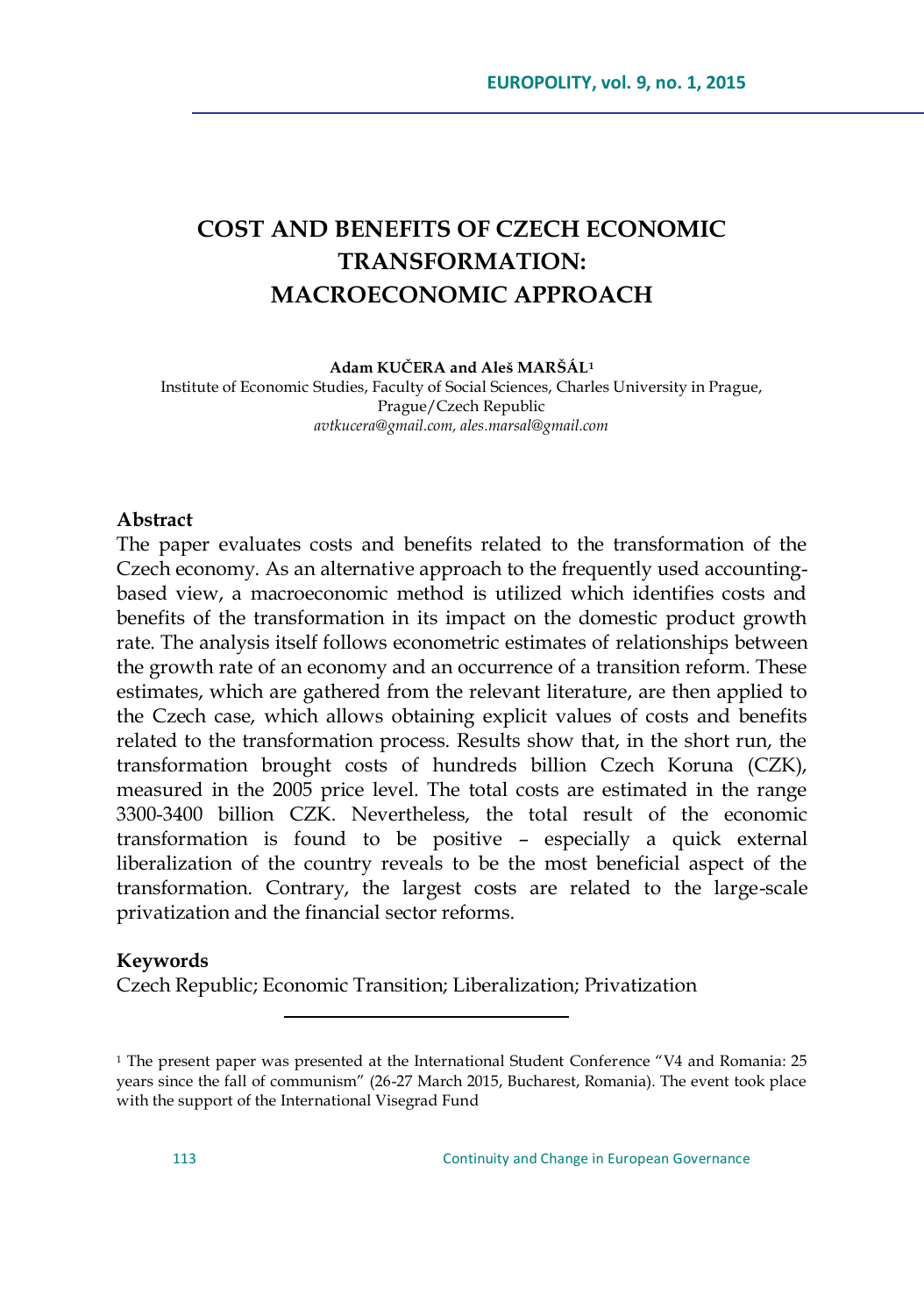## **1. INTRODUCTION**

Leaving the planned economy system and its transformation into a market economy system is a gradual, costly, and in a certain extent always new and unprecedented process. Its method as well as its success rate have impact on the next decades of economic development in the country; for this reason, analysing the economic transition is frequent in the literature. Studies are often aiming at the most optimal method of transformation. They usually compare jump-transition, related to short-term huge drop in the economic product due to the collapse of prevailing economic structures, but also fast recovery and gradual transition, trying to conduct the transition without negative impact on the growth rate, which can make the transformation process slower and often also less effective. For example, Pickel (1992) evaluating East German transition process, Kolodko and Nuti (1997) focusing the Polish economic transformation, or Hanousek and Krkoška (1997) analysing the Czech transition.

Costs and benefits of the transition can be examined from either accounting or macroeconomic point of view. The latter frequently estimates the transformation results based on the growth regression, when econometric methods are used to evaluate impact of single reform steps on the economic growth, both in short and long horizon. The models are often specified as panel regression over a large group of transformation countries, which is well described and utilized in the meta-analysis of Babecký and Havránek (2013), as will be discussed in the further text. The macroeconomic approach is what the article is concerned with, especially its application for the Czech case. It is the application of the results of econometric methods on a specific economy and resulting explicit estimation of costs and benefits of the transformation for the country, which makes the analysis into certain extent unique and pioneering. Such explicit formulation of results of transformation for the economy as a whole is not known to the authors.

Utilizing the large number of studies examining the transition impact on the economic activity, the study builds on already existing models and estimations, instead of deriving a new model. More specifically, the paper uses econometric estimates of the relationship between the economic growth and the transformation reforms existence, available in the relevant literature, to estimate explicitly results of the Czech transformation, both in the relative and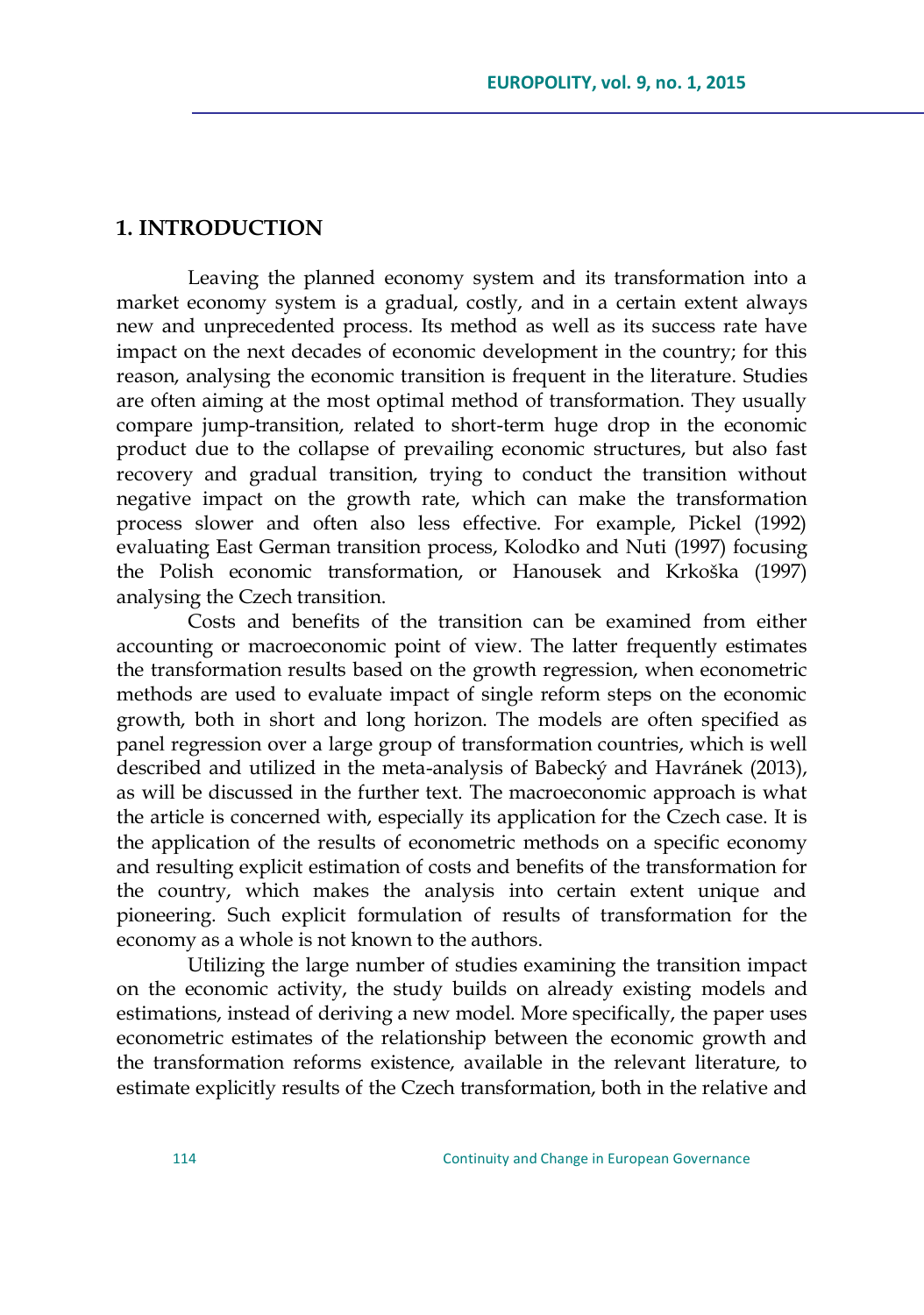absolute values. The particular econometric approaches used in the literature are considerably variable, as a result of different methods and estimation horizons used. Consequently, the paper is based on multiple studies simultaneously to enhance robustness of its results. All the included models are described in the further text and follow the same logic: they use transformation indices of European Bank for Reconstruction and Development (EBRD), and based on them, they estimate regression coefficients of a dependence of the gross domestic product growth rate on the existence and intensity of the reforms. Nevertheless, the different models still offer different point of views. Babecký and Havránek (2013) perform wide meta-analysis of the literature, and based on it, they estimate both short- and long-term positive impact of the reforms on the economic growth. Lawson and Wang (2004) focus on the negative impact, only, but are able to split the costs between the specific reform fields. Staehr (2005) uses the principal components method to modify the interpretation of EBRD indices, and is consequently able to differentiate the impact of the transformation process itself and specific impact of the reform steps timing. Finally, Radulescu and Barlow (2002) include lagged indices values in the model, which allows splitting the immediate and long-term effects of the transformation.

The paper is expected to offer a contribution into the discussion about the aggregate level of costs and benefits related to the transformation reforms in the Czech Republic. Contrary, it does not aim at specific aspects of the transformation related to the impact of the monetary and fiscal policy or the microeconomic aspects of the transformation, which are left for further research.

The paper is organized as follows: the second chapter presents accounting and macroeconomic approaches, the motivation to use each of them, and offers first illustration of the costs and benefits of the transformation. The third chapter describes the chosen econometric analyses. It describes their approach, methodology, and most importantly the results, values of the estimated regression coefficients. The following fourth chapter applies these outcomes to the case of Czech transformation, which provides macroeconomic estimates of costs and benefits of the reforms. The last chapter concludes.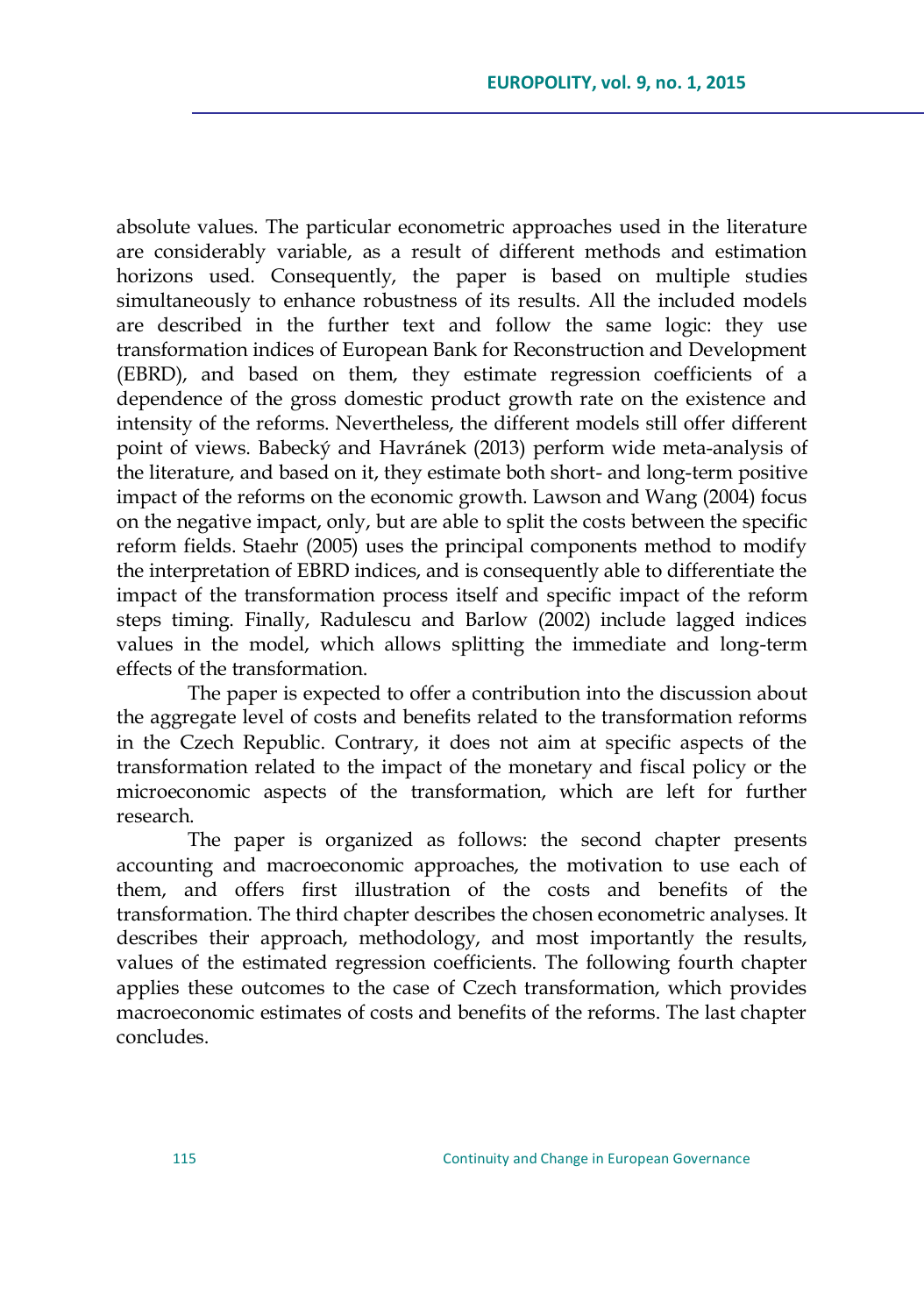## **2. MOTIVATION: ACCOUNTING AND ECONOMIC APPROACH**

The chapter offers first insight into the costs and benefits of the economic transformation in the Czech Republic using two different approaches, accounting and macroeconomic.

The accounting approach is prevailing in the literature focused on the Czech economic transformation. This approach usually restricts the costs and benefits to the programmes and policies of the public sector, in forms of subsidies to the transformed enterprises. The term "accounting" reflects the fact that the costs are taken directly from the profit and loss statements of the public subjects – transformation institutions, mostly Czech Consolidation Agency, Czech Financial, National Property Fund and other. For this reason, the papers using this approach usually evaluate the costs, but are not explicit in terms of benefits – some of the interesting analyses include Kreuzbergová (2003), Mertlík (1998) or MF (2005). Case studies examining subsidies to single enterprises then offer for example Čermák (2002), Dvořák (1997) or Neprašová (2000). The total costs of the transformation institutions are usually estimated around 500-600 billion CZK (MF 2005).

The macroeconomic (or economic) approach is based on the dependency of the economic performance of a country on the extent and method of its transformation. The first look at the Czech real GDP time series (see the Figure 1; logarithmic values are used, in terms of international dollars) shows a huge drop of the product value in the first years of transformation; since the beginning in 1990 until 1994, when a strong economic growth started, reflecting the first positive impact of the transformation. However, in May 1997, the growth rate was temporarily decreased by a currency crisis – the following recovery was slower. Distinct growth appeared in 2004, when the transformation was into large extent finished: in 2007, the Czech Republic successfully graduated from the EBRD transformation programme.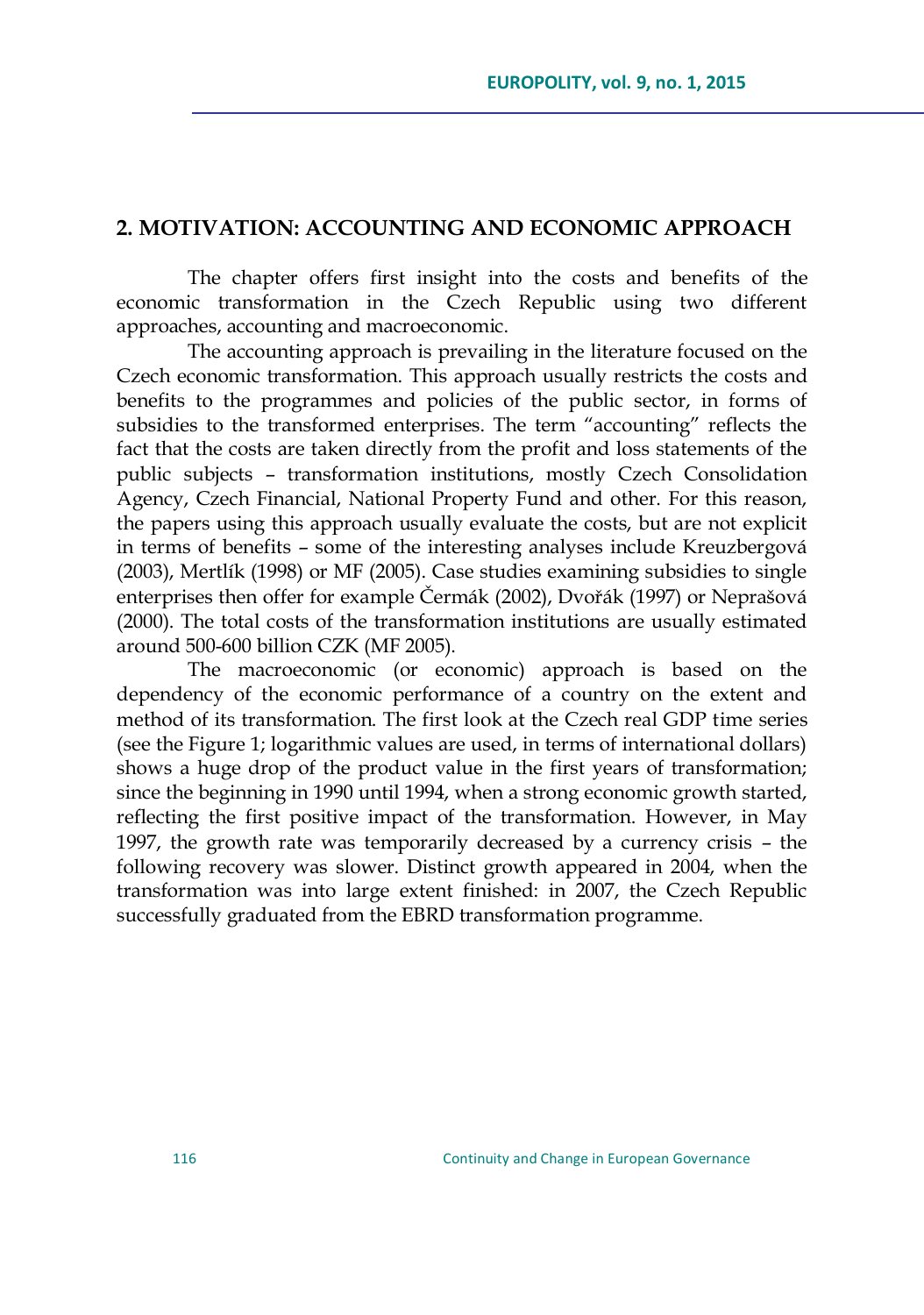

**Figure 1.** GDP Development in the Czech Republic (1976-2010) *Source: data - Bolt and Zanden (2013), own calculation*

The costs of transformation can be identified in the temporary loss of the domestic product. As obvious from the graphics, as compared to the simply-modelled trend before the transformation, the actual GDP was below the trend in the period 1993-2003. However, the long-term impact of the transformation was positive as the new growth rate (on average 3.05% per year) is almost 2 percentage points higher than the original (1.15% p.a.). In absolute values (in the prices of 2005), the drop of GDP in 1991 (measured simply as the difference between GDP value in 1990 and 1991) was more than 300 billion CZK. The total accumulated loss of the product until 2003 equals to 2855 billion CZK, measured as a cumulative sum of differences between the extrapolation of the original GDP trend and the reality each year. If measured as a difference of the original and new trend (again calculated by authors as linear, in this case interpolating the GDP values each year), the loss is even higher – 3318 billion CZK.

However, since 2003, the product overcame the extrapolated value of the planned economy, and the total net loss started to decrease. From this point of view, the transformation costs were fully repaid in 2010, when some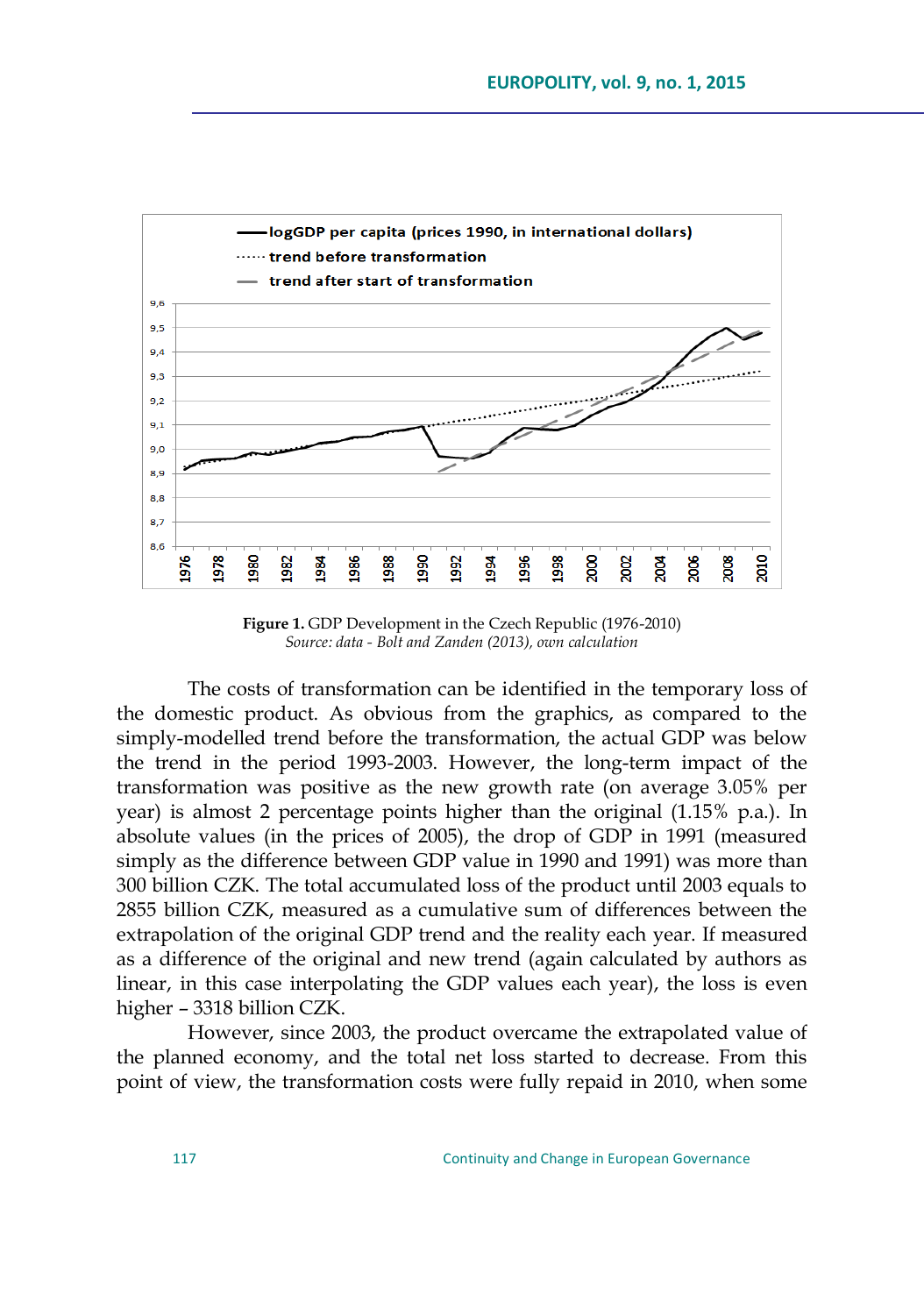of the positive increments of the product since 2003 was first higher than the accumulated loss.

These calculations based on the GDP time series and basic trend estimations offer an illustration of the real impact of the transformation on the economic prosperity of the country, and show the levels in which the costs and benefits of the transformations can be expected. In further chapters, the transformation costs will be estimated based on more advanced econometric methods, which will also allow differing the costs by various transformation fields.

## **3. GLOBAL ANALYSIS**

In this chapter, first a general approach to the estimation of the impact of the transformation growth on the economic growth is described. Afterwards, there are described the chosen econometric analyses – approach, methodology, and most importantly the results, as values of the estimated regression coefficients. Four studies are presented. Their outcomes will be used to evaluate the Czech transformation process in the next chapter.

#### 3.1. General Method

Quantitative estimates of the relationship of reforms growth are in the literature very variable, depending on the definition of reforms, methods of measurement their impact, definition of costs themselves, and used econometric technique as well as the data source. One of the approaches, which also the paper follows, is based on: (i) exact definition of the moment of reform, (ii) definition of costs and benefits of the transformation in terms of its impact on the economic growth, (iii) estimation of the model based on panel data resulting from wide group of transition economies, (iv) differentiate the impact according to the transformation fields.

The studies following this approach usually utilize transformation indices, usually EBRD indices. These are forming 11-degrees scale, ranging from 1 to 4+, with 4 major degrees  $(1,2,3,4)$  and two sub-degrees to each of them (for example 2- and 2+ or 1.67 and 2.33 in decimals). The lowest value (1) represents unreformed fields with remaining planned economy structures; the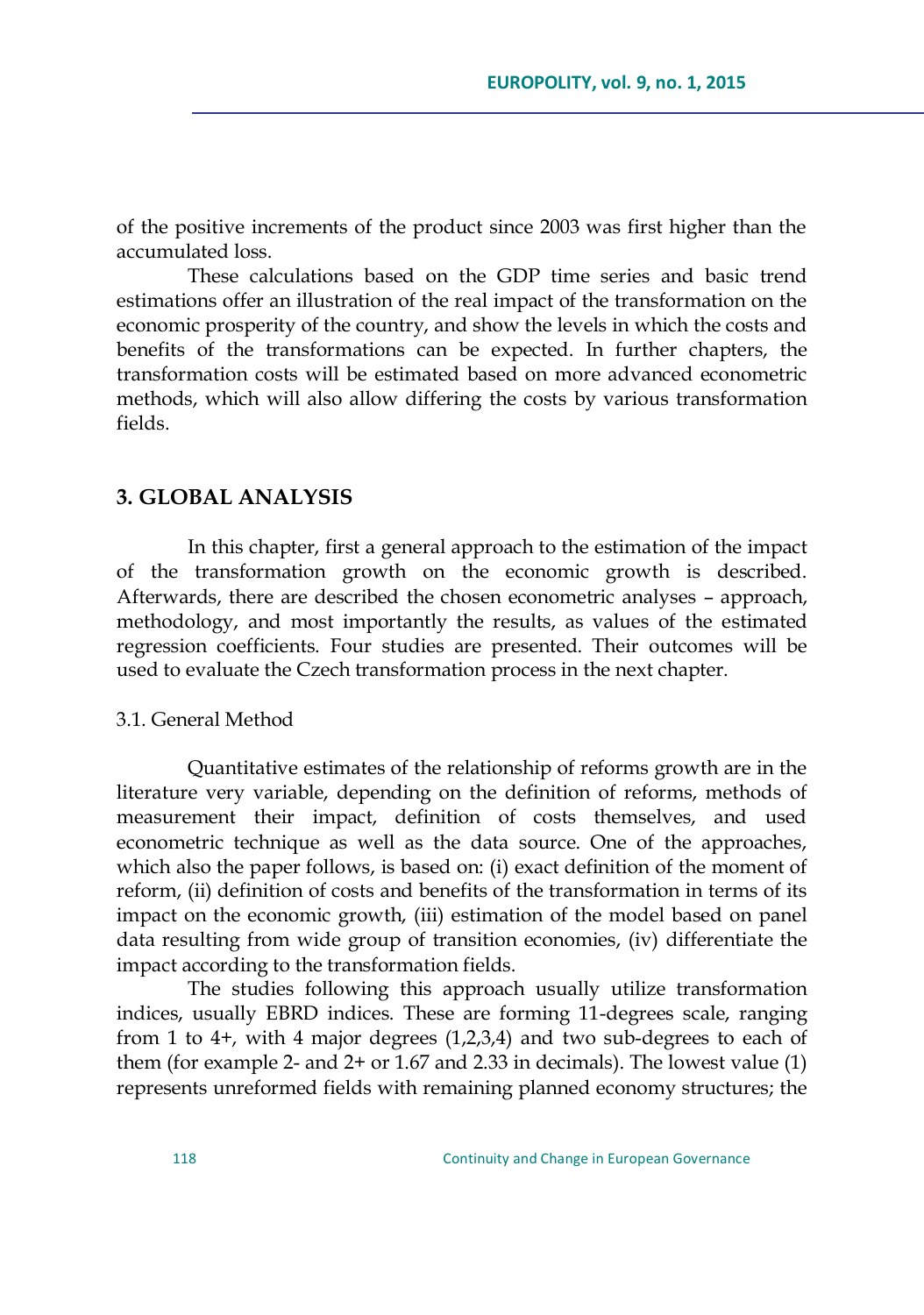highest value (4+) is used for the finished transformation in the field, which becomes very similar to the situation in typical market economies. The classification of the transformation fields, according to the EBRD, is presented in Table 1 (EBRD 2007):

| Field              | Sub-fields                                                | Abbrev.   |
|--------------------|-----------------------------------------------------------|-----------|
| Private Sector/GDP |                                                           |           |
| ration             |                                                           |           |
| Enterprises        | Large-Scale Privatization                                 | LP        |
|                    | Small-Scale Privatization                                 | <b>SP</b> |
|                    | Governance and Enterprise Restructuring                   | <b>FR</b> |
| Markets and Trade  | Price Liberalization                                      | PL.       |
|                    | Trade & Foreign Exchange System (external liberalization) | EL.       |
|                    | <b>Competition Policy</b>                                 | СP        |
| Financial          | Banking Reform and Interest Rate Liberalization           | <b>BS</b> |
| Institutions       |                                                           |           |
|                    | Securities Markets & Non-Bank Financial Institutions      | FI        |
| Infrastructure     |                                                           |           |

| Table no 1. Classification of Transformation Fields According to EBRD |  |
|-----------------------------------------------------------------------|--|
|-----------------------------------------------------------------------|--|

*Source: EBRD (2007)*

Costs related to the Infrastructure field can be interpreted as costs of the last policy regime, which neglected this area, rather than transformation costs – for this reason, they are excluded from the further analysis, similarly to other papers utilizing EBRD indices. Private Sector/GDP ratio is then a result of other transformation steps; this category will be excluded as well. The difference between the large-scale and small-scale privatization lies in both the size of the privatized enterprises and the privatization methods used in each case.

The econometric model itself is established as one-equation growth regression, with the annual economic growth rate  $r_{i,t}$  of the country  $i$  in time  $t$ , expressed in percentages, as the explained variable. The explanatory variables are the reforms represented by the EBRD indices – either their level at time *t*  $(I_{i,t})$ , lagged value  $(I_{i,t-1})$  or annual change  $(\Delta I_{i,t})$ . Explanatory variables are extended by control variables  $X_{i,t}$ , which allow to estimate the model based on the panel of transformation countries. The last element is the error term  $u_{i,t}$ . The model can be written as: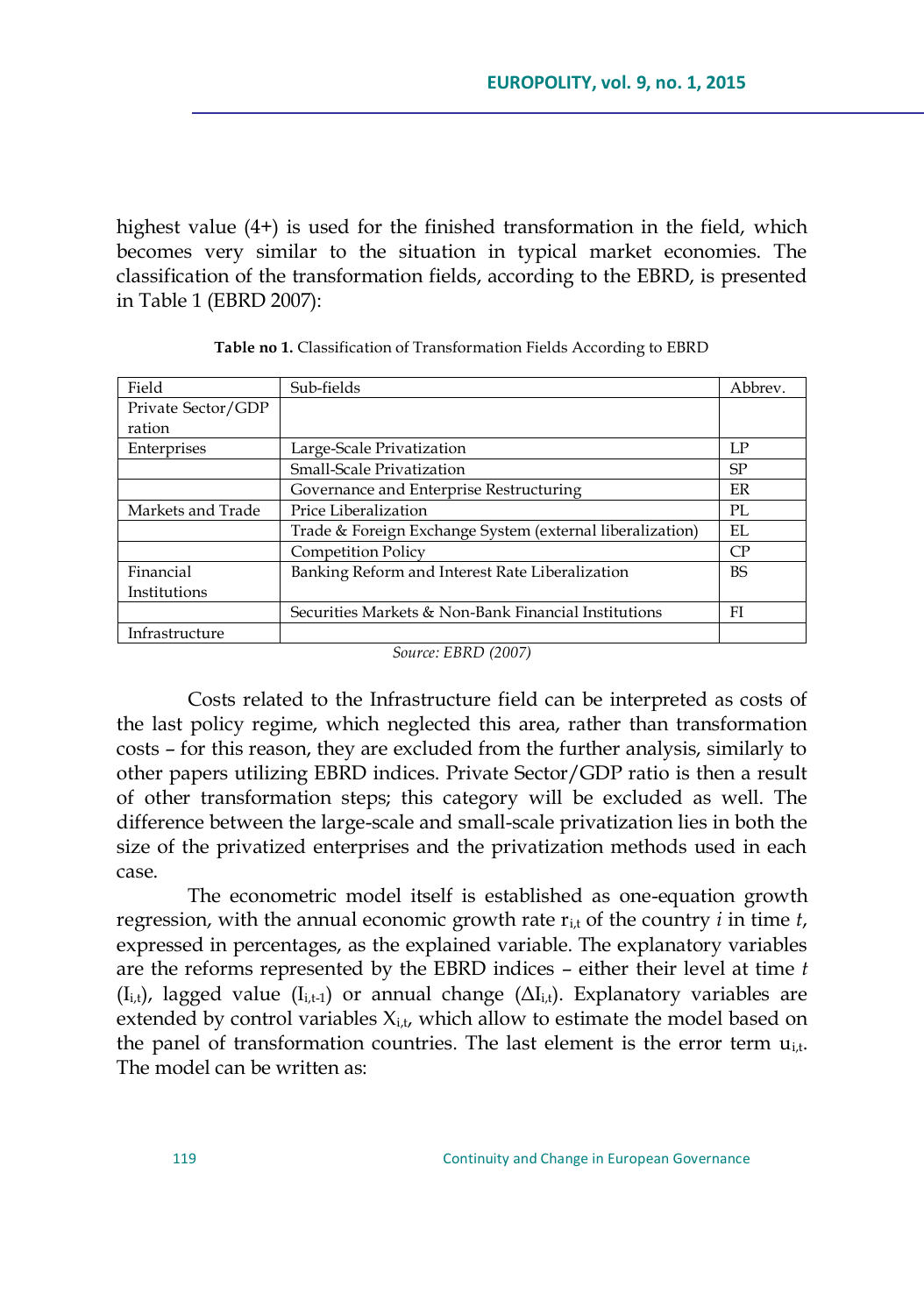$r_{i,t} = \beta_0 + \beta_1 X_{i,t} + \beta_{2,1} I_{i,t} + \beta_{2,2} I_{i,t-1} + u_{i,t}$ 

Where  $r_{i,t}$ ,  $\beta_0$  and  $u_{i,t}$  are scalars,  $\beta_1$  is  $1xm$  vector of regression coefficients related to the  $mx1$  vector of control variables  $X_{i,t}$ ,  $\beta_{2,1}$  and  $\beta_{2,2}$  are *1x8* vectors related to the vectors of current and lagged indices. In case  $β_{2,1} =$  $β<sub>2,2</sub>$ , the growth rate depends on the change of the indices, only; in case  $β<sub>2,1</sub>=0$ or  $\beta_{2,2}=0$ , the growth rate depends purely on the current (or lagged) level of indices; in other cases, it is a combination of both.

The paper is not intended to estimate a new model, but to utilize the already estimated models. The already known values of  $\beta_{2,1}$  and  $\beta_{2,2}$ , taken from the relevant literature, will be used to calculate the impact of the transformation reforms on the Czech economic growth. For this reason, it is unnecessary to discuss further the control variables, although their choice has important impact on the results of the followed papers.

#### 3.2. Detailed Description of Chosen Analyses

Wide analysis of the outcomes of the relevant literature performs Babecký and Havránek (2013). Authors utilize the fact that a large number of growth regression based models has already been estimated. Using metaanalytic methods (whose description is beyond the extent of this paper; some fundaments of the approach are shown, for example, in Stanley 2001), the authors summarize results of 60 papers dealing with the impact of the transition reforms on the economic growth. Authors show that, on average, the correlation between existence of a reform and the growth is negative in the short horizon, but positive in the long one. Authors conclude that a "standardized reform", defined as 13% growth of the total EBRD index, results in a short-term decrease of growth rate by 0.4 percentage points, but also an increase of the long-term performance by 0.3 percentage points. Authors also point out the positive impact of the external liberalization, related to shortterm negative impact by 20% lower, and long-term effect by 40% higher, than the other transformation fields. Strength of the paper is in the number of the underlying papers – on the other hand, the result are very general, using only the total EBRD index, not differenced the results by the specific fields (except for the mentioned impact of the external liberalisation).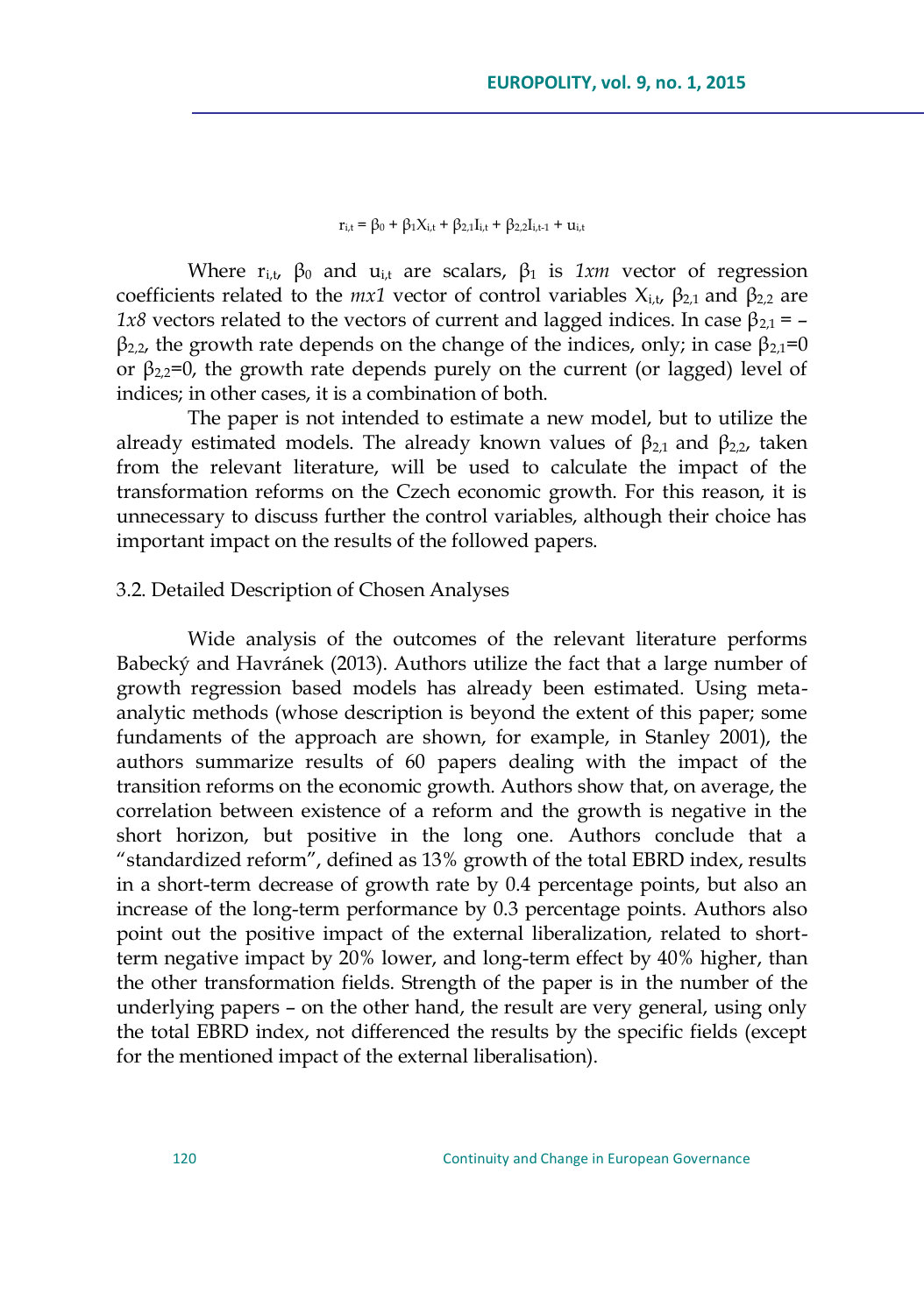More detailed analysis offer Lawson and Wang (2004), who examine in detail the impact of reforms in the single transformation fields on the growth, but only in the short and medium term (in period 1991-2000). Authors focus on impact of both the level of indices  $(I_{i,t})$  and their change  $(\Delta I_{i,t})$ . The conclusion is that the overall impact in such shorter period is negative. From the values of the regression coefficients, which are statistically significant, is obvious, that in the shortest horizon, the biggest losses of the product are related to the small-scale privatization (temporary drop of GDP growth by 4 percentage points) and most of all to the price liberalization (-6.7 p.p.). More persistent negative impacts then bear the large-scale privatisation (-2.68 p.p.) and the competition policy reforms (-3.76 p.p.). Contrary, the positive impact is related to the external liberalization (+2.86 p.p.).

Staehr (2005) offers a similar analysis. The author however improves the analysis by using the principal component analysis, which is a multidimensional statistical method to transform the original variables (EBRD indices) orthogonally to obtain new, artificial variables. These new variables, principal components, are uncorrelated, which allow to differentiate the impact of the overall reform process and its specific features. The principal components are given following explanation (only those which the author finds as with meaningful interpretation):

- i. First principal component represents the overall reform process in the country, and is approximately equal to one third of the total EBRD index (sum of all indices values). This component explains around 80% of all variability of indices;
- ii. The second component is correlated positively with reforms regarding liberalization, both external and internal, but without the existing reforms - and is hence called as "early liberalization";
- iii. The sixth principal component can be interpreted as a sign of the large-scale privatization preceding the small-scale privatization;
- iv. The seventh component reflects the external liberalization reforms without existing enterprise restructuring and privatization;
- v. The eighth component is interpreted as the reforms of financial sector, but again without the reforms of the private sector.

The first two components are related to the reform process itself, either overall or the specific impact of the early liberalization. The remaining components then reflect impact of the imperfect reform timing. The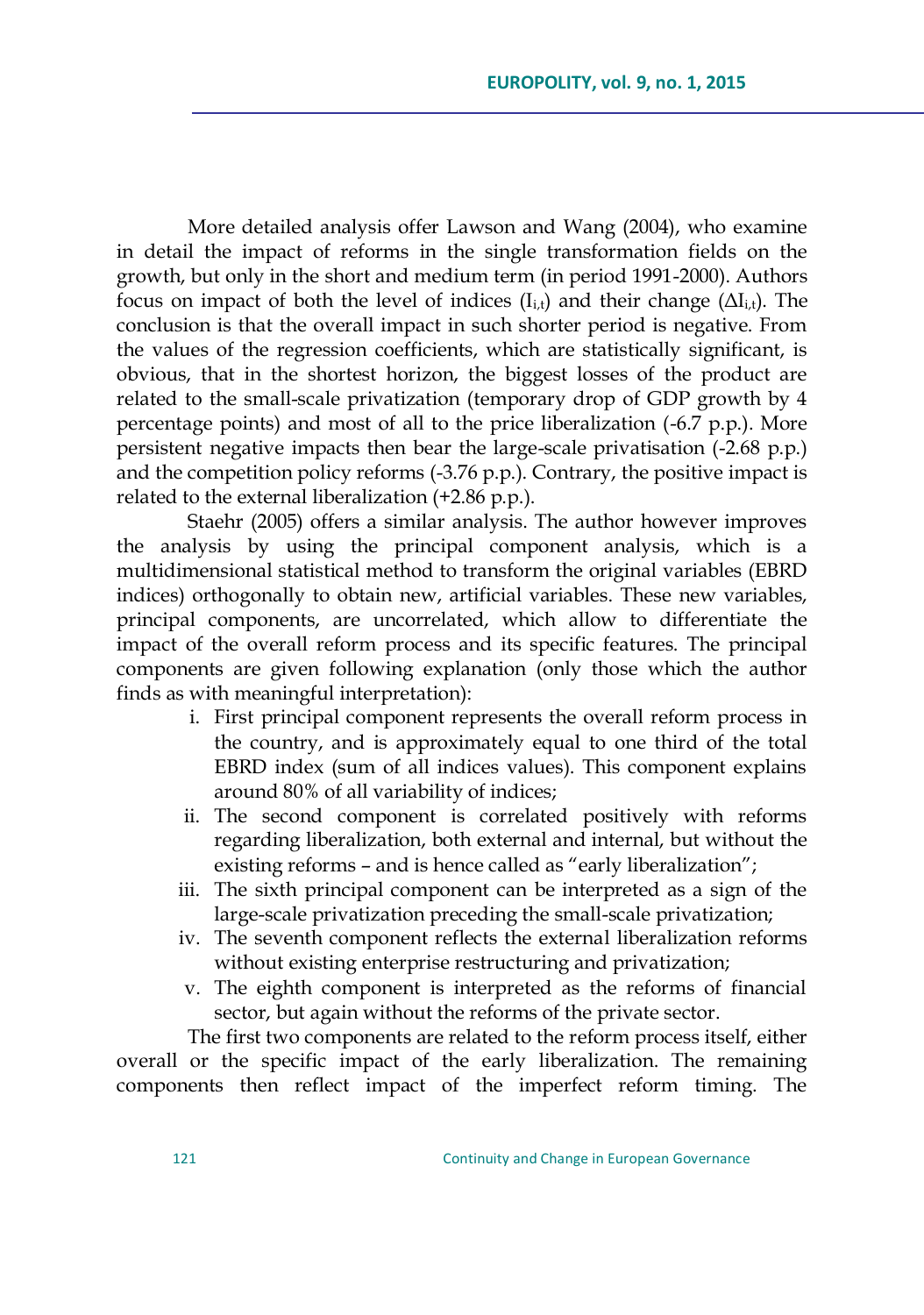components enter the regression instead of the original variables – again in the form of both levels and changes. Estimation results show, that the overall reforms impact the growth rate negatively in the following year (-1.34 p.p. of annual economic growth), but positively afterwards (+0.73 p.p.). The second component – the early liberalization – impacts the growth similarly (-1.43 p.p. next year, +2.56 p.p. afterwards). On the other hand, the imperfect timing has a negative impact in all cases, for all the years it is present: -2.97 p.p. for the privatizations wrong timing, -1.42 p.p. for the external liberalization without reformed enterprises, -1.70 p.p. for too premature financial sector reform.

The last study followed in the paper is the analysis of Radulescu and Barlow (2002). Authors again split the impact according to the specific transformation fields, and include both current and lagged values of indices into the regression, which can be simply modified to evaluate the impact of levels of indices and of their changes separately:

$$
b_1 i_1 + b_2 i_{t-1} = b_1 i_1 + (b_2 - b_1 + b_1)i_{t-1} = b_1(i_1 - i_{t-1}) + (b_1 + b_2) i_{t-1} = b_1 \Delta i_1 + (b_1 + b_2) i_{t-1}
$$

The signs of the estimated coefficients are in line with the other models. The impact of the change of indices  $\Delta I_{i,t}$ , i.e. the short-term impact of reforms, is most negative for price liberalization (-4.85 p.p.), enterprise restructuring (-1.41 p.p.), competition policy (-1.3 p.p.) and privatization, both large- and small-scale. In contrast, even the short term impact is positive for the external liberalization (+0.95 p.p.), and also for the non-bank institutions reforms (+0.56 p.p.). The impact of the lagged level of the indices  $I_{i,t-1}$ , i.e. the long-term results of reforms, is positive for price liberalisation (+0.48 p.p.) as well as for external liberalization  $(+1.13 \text{ p.p.})$ , small-scale privatization  $(+1.71 \text{ p.p.})$ p.p.) and above all for the enterprise (+4.14 p.p.). However, according to the paper, there were also fields for which the negative impact remains persistent: large-scale privatization (-2.43 p.p.), competition policy (-1.09 p.p.), and most of all the banking sector reforms (-2.55 p.p.). This negative impact may be the result of the rather short horizon of the analysis – it can be assumed that in further periods, the long-term impact would also become gradually positive for these fields.

As a summary of the third chapter, it is useful to highlight the purpose of presented revision of the literature. Unlike a meta-analysis, which would continue by synthesizing the results of the models into a general conclusion,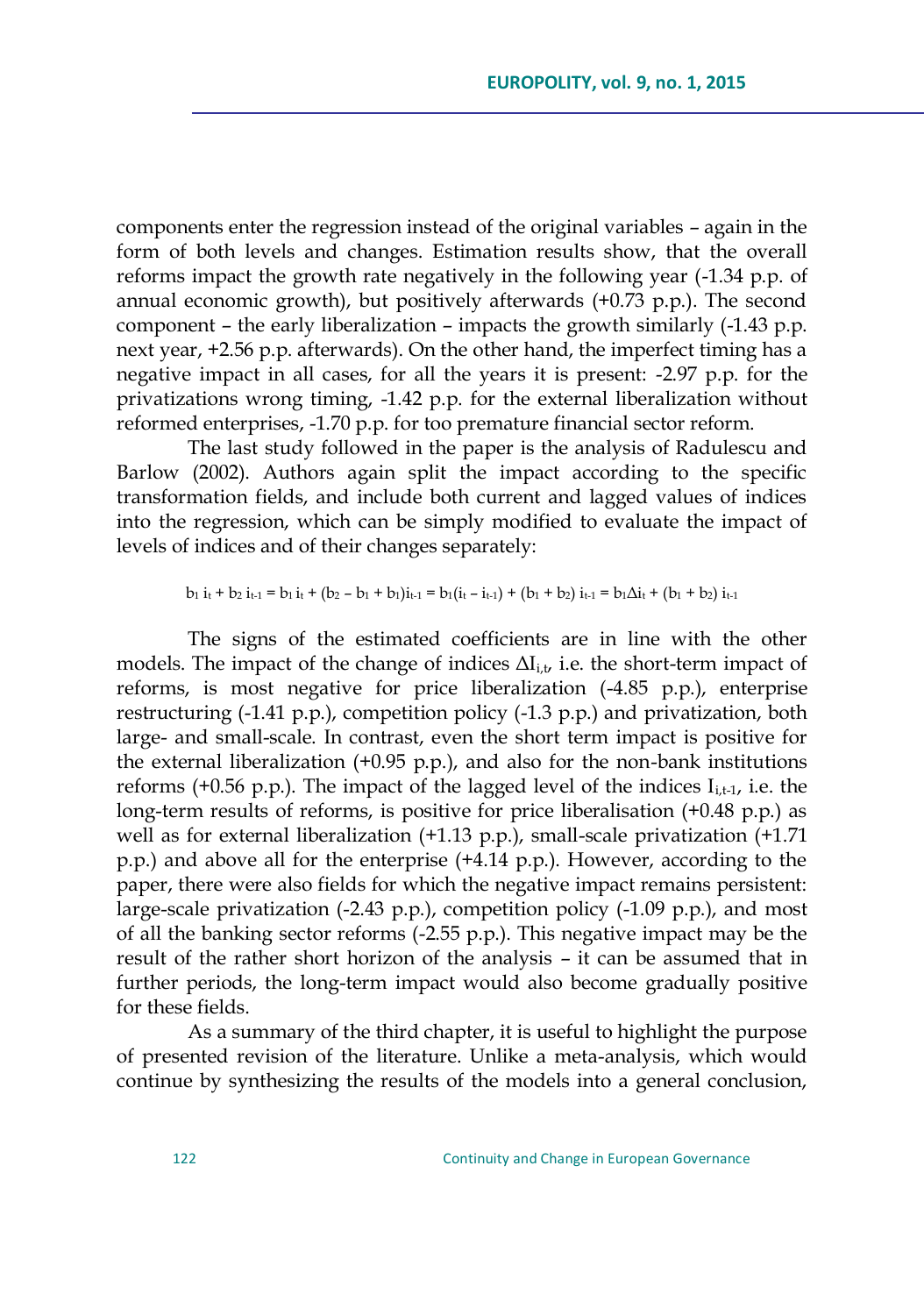the paper is built as an applied study. The estimates of impact of the transformation reforms, as provided by the individual models described above, will be in the next chapter applied directly to the Czech economic reality, and based on them, an explicit evaluation of the impact of the transition costs and benefits will be obtained.

# **4. ECONOMIC TRANSFORMATON IN THE CZECH REPUBLIC**

After a short revision of the literature, application of their outputs on the Czech case follows in this chapter. Firstly, development of the EBRD indices for the Czech Republic in the period 1990-2007 is described; afterwards, based on the values of regression coefficients described above, the estimation of the impact of the Czech reforms on the growth rate is made. Further, based on these estimates and values of the Czech GDP, the absolute values of costs and benefits of the transformations are obtained. Finally, the results are commented on and compared across the individual models.

The construction of the EBRD transformation indices, as well as the split into particular categories, is described into detail in the chapter 3.1. Historical values of the EBRD indices for the Czech Republic are summarized by the Table 2:

| vear | PL           | EL   | SP           | LP             | ER             | CP             | <b>BS</b>      | FI   | total |
|------|--------------|------|--------------|----------------|----------------|----------------|----------------|------|-------|
| 1990 | $\mathbf{1}$ | 1    | $\mathbf{1}$ | 1              | $\mathbf{1}$   | 1              | 1              | 1    | 8     |
| 1991 | 4            | 3    | 3            | 1              | 2              | $\overline{2}$ | $\overline{2}$ |      | 18    |
| 1992 | 4            | 4    | 4            | $\overline{2}$ | $\overline{2}$ | $\overline{2}$ | 3              |      | 22    |
| 1993 | 4            | 4    | 4            | 3              | 3              | 2.67           | 3              | 2    | 25.67 |
| 1994 | 4            | 4    | 4            | 4              | 3              | 2.67           | 3              | 2.67 | 27.33 |
| 1995 | 4            | 4    | 4            | 4              | 3              | 2.67           | 3              | 2.67 | 27.33 |
| 1996 | 4            | 4.33 | 4.33         | 4              | 3              | 2.67           | 3              | 2.67 | 28    |
| 1997 | 4.33         | 4.33 | 4.33         | 4              | 3              | 2.67           | 3              | 2.67 | 28.33 |
| 1998 | 4.33         | 4.33 | 4.33         | $\overline{4}$ | 3              | 2.67           | 3              | 3    | 28.67 |
| 1999 | 4.33         | 4.33 | 4.33         | $\overline{4}$ | 3              | 2.67           | 3.33           | 3    | 29    |
| 2000 | 4.33         | 4.33 | 4.33         | 4              | 3.33           | 2.67           | 3.33           | 3    | 29.33 |
| 2001 | 4.33         | 4.33 | 4.33         | 4              | 3.33           | 2.67           | 3.67           | 3    | 29.67 |
| 2002 | 4.33         | 4.33 | 4.33         | 4              | 3.33           | 3              | 3.67           | 3    | 30    |
| 2003 | 4.33         | 4.33 | 4.33         | 4              | 3.33           | 3              | 3.67           | 3    | 30    |
| 2004 | 4.33         | 4.33 | 4.33         | 4              | 3.33           | 3              | 3.67           | 3.33 | 30.33 |

**Table no 2.** EBRD Indices for the Czech Republic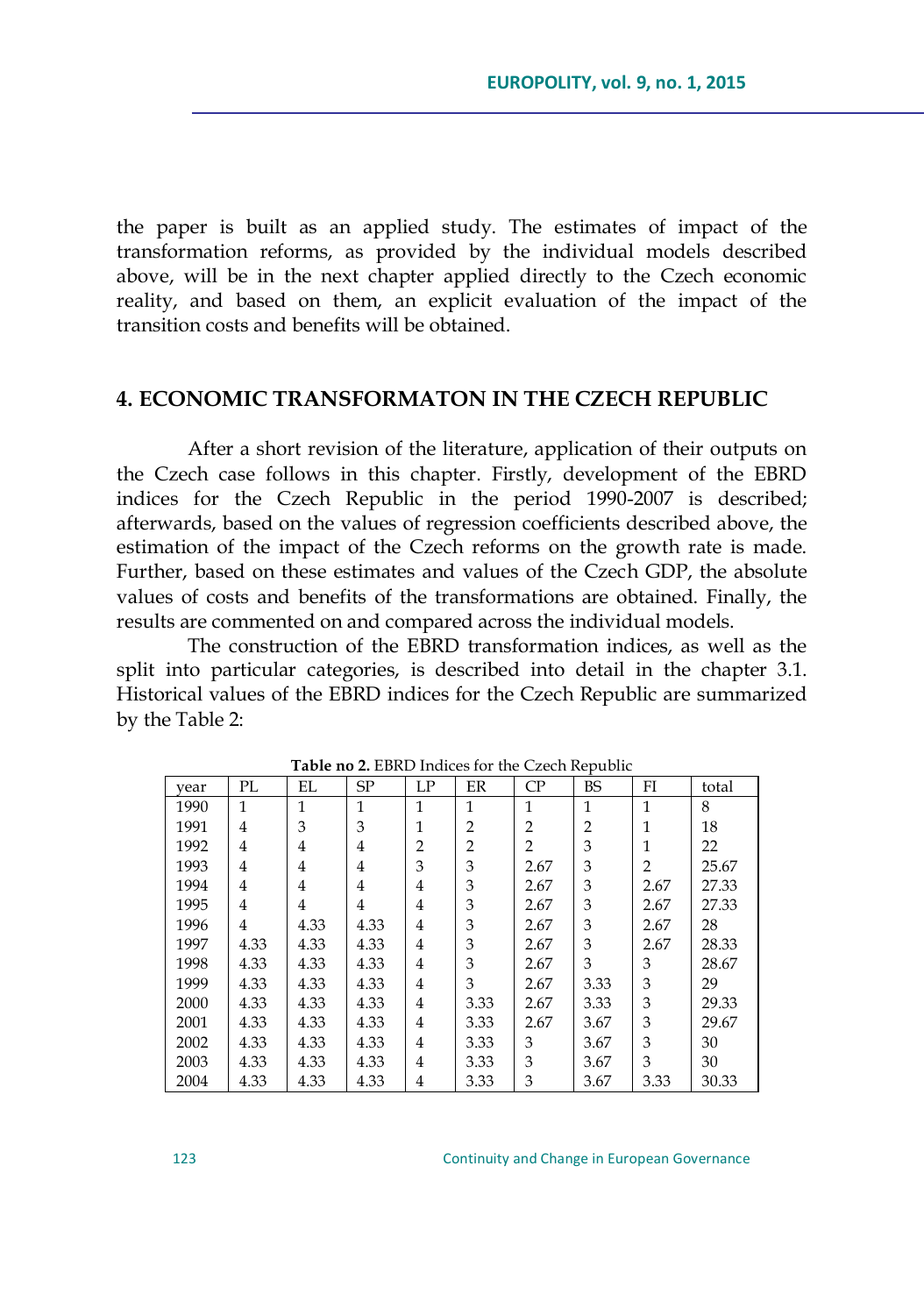| 2005                                      | $\cap$<br>4.JJ | $\cap$<br>≖.∪∪                                                                                                                                                                                                                                                                                                                                                                                                                                               | 3 <sup>2</sup><br>エコン | $\overline{4}$ | റ ററ<br>U.UU | ◡ | 3.67 | 31                              |
|-------------------------------------------|----------------|--------------------------------------------------------------------------------------------------------------------------------------------------------------------------------------------------------------------------------------------------------------------------------------------------------------------------------------------------------------------------------------------------------------------------------------------------------------|-----------------------|----------------|--------------|---|------|---------------------------------|
| 2006                                      | 4.33           | 1.22<br>4.33                                                                                                                                                                                                                                                                                                                                                                                                                                                 | 4.33                  | 4              | 3.33<br>J.JJ | ◡ | 3.67 | 31                              |
| 2007                                      | 4.33           | 4 ລ<br>4.33                                                                                                                                                                                                                                                                                                                                                                                                                                                  | 4.33                  |                | J.JJ         | ັ | 3.67 | 21<br>◡▴                        |
| <b>Service Contract Contract Contract</b> |                | $\mathcal{L} = \mathcal{L} = \mathcal{L} = \mathcal{L} = \mathcal{L} = \mathcal{L} = \mathcal{L} = \mathcal{L} = \mathcal{L} = \mathcal{L} = \mathcal{L} = \mathcal{L} = \mathcal{L} = \mathcal{L} = \mathcal{L} = \mathcal{L} = \mathcal{L} = \mathcal{L} = \mathcal{L} = \mathcal{L} = \mathcal{L} = \mathcal{L} = \mathcal{L} = \mathcal{L} = \mathcal{L} = \mathcal{L} = \mathcal{L} = \mathcal{L} = \mathcal{L} = \mathcal{L} = \mathcal{L} = \mathcal$ |                       |                | $\sim$       |   | .    | the contract of the contract of |

*Source: Fosu (2013), EBRD (2014). Detailed information about the indices is provided in the chapter 3.1.*

This table can be read as follows: At the beginning of the transformation, all the indices were at the lowest value 1. During two years, the liberalization (both price and external) was finished, together with the small-scale privatization: in 1992, all these fields had the indices equal to 4. Large-scale privatisation was slower, but still quite fast, with the index reaching level 4 in 1994. Contrary to this and less successful, in terms of both speed of the reforms and the final value in 2007, was enterprise restructuring and competition policy reforms. Similarly, the financial system reforms were slow, but accomplished to a greater extent in 2007.

By plugging these indices values into the growth regression equations (in restricted forms, i.e. in fact only multiplying the indices levels and changes by the regression coefficients), the estimates of the impact of reforms on the growth rate are obtained (in percentage points). It is necessary to note, that the analysis is not dealing with explain the growth rate in each year, being focused only to its component related to the transformation. Afterwards, by multiplying by the absolute GDP values, the absolute amount of costs/benefits of the transformation is obtained.

More specifically, our own calculations of the estimates of the absolute values of costs and benefits of the transformations are done in several steps: (i) for each year and each transformation field, actual value and/or change of the particular transformation index is considered as the exogenous variable; (ii) this variable is pre-multiplied by the estimate of the impact of level and/or growth of the index on the domestic product growth rate – the estimates are directly taken from the already existing models described in detail in the chapter 3; (iii) the relative product growth rate is then multiplied by the actual absolute value of the GDP, one year lagged, in constant prices, resulting in the estimation of the absolute value of costs/benefits related to the particular transformation area in the particular year; (iv) finally, summing these values over years or the transformation areas, the aggregate impacts of the transformation are obtained.

Based on this methodology, all four models described above are applied to the Czech transformation process. Results of the calculations are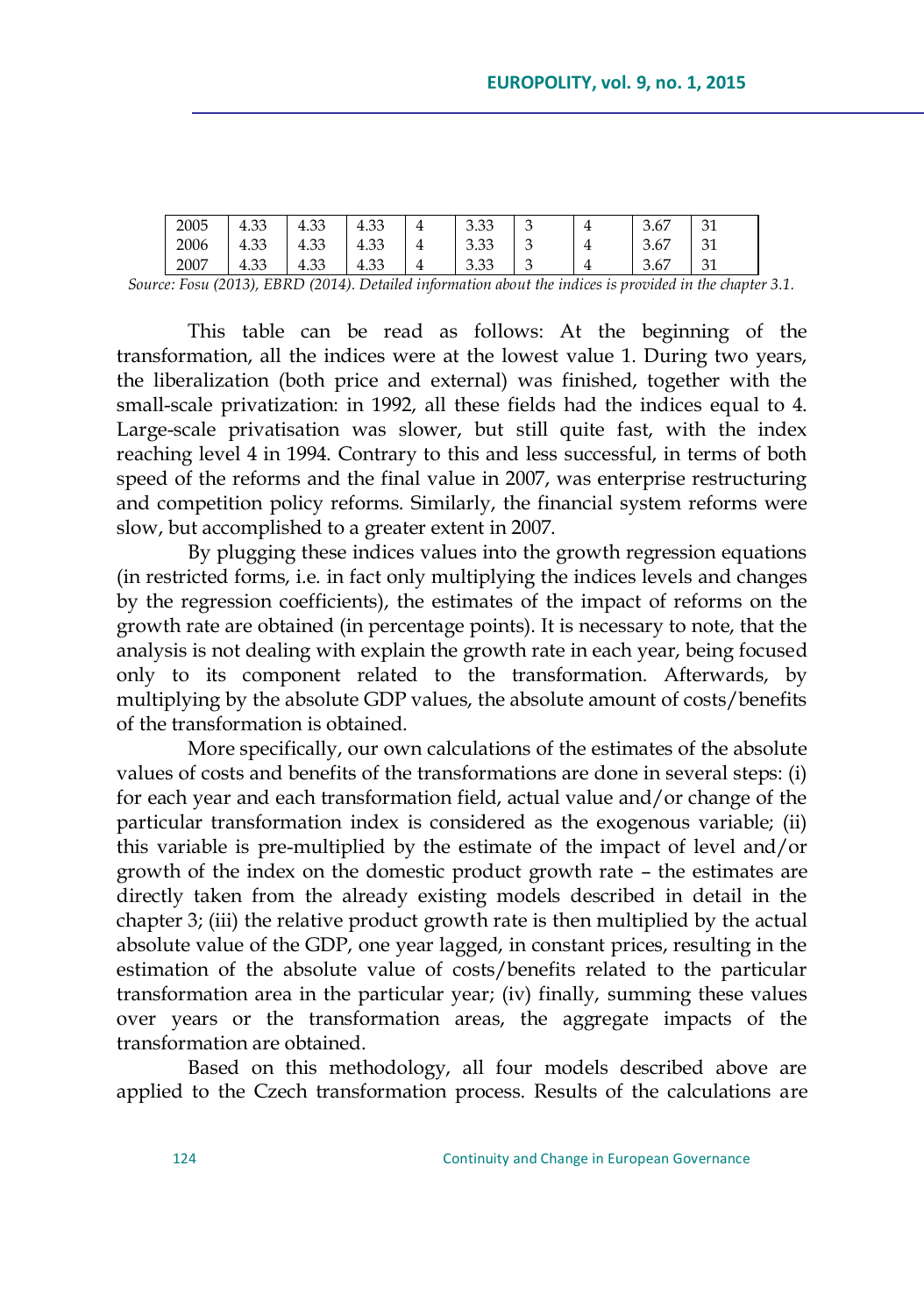included in the Tables 3-6, and summarized in the Table 7 below. First, the application of the model Babecký and Havránek (2013) for the Czech case presents the Table 3:

| vear  | PL       | EL       | SP       | LP      | ER       | CP       | <b>BS</b> | FI      | total     |
|-------|----------|----------|----------|---------|----------|----------|-----------|---------|-----------|
| 1991  | $-29.04$ | $-15.49$ | $-19.36$ |         | $-9.68$  | $-9.68$  | $-9.68$   |         | $-92.93$  |
| 1992  |          | $-2.99$  | $-3.85$  | $-3.85$ |          |          | $-3.85$   |         | $-14.55$  |
| 1993  |          |          |          | $-3.19$ | $-3.19$  | $-2.13$  |           | $-3.19$ | $-11.7$   |
| 1994  |          |          |          | $-2.56$ |          |          |           | $-1.7$  | $-4.26$   |
| 1995  |          |          |          |         |          |          |           |         |           |
| 1996  |          | $-0.70$  | $-0.93$  |         |          |          |           |         | $-1.63$   |
| 1997  | $-0.97$  |          |          |         |          |          |           |         | $-0.97$   |
| 1998  |          |          |          |         |          |          |           | $-0.97$ | $-0.97$   |
| 1999  |          |          |          |         |          |          | $-0.96$   |         | $-0.96$   |
| 2000  |          |          |          |         | $-0.98$  |          |           |         | $-0.98$   |
| 2001  |          |          |          |         |          |          | $-1.02$   |         | $-1.02$   |
| 2002  |          |          |          |         |          | $-1.05$  |           |         | $-1.05$   |
| 2003  |          |          |          |         |          |          |           |         |           |
| 2004  |          |          |          |         |          |          |           | $-1.11$ | $-1.11$   |
| 2005  |          |          |          |         |          |          | $-0.88$   | $-1.17$ | $-2.04$   |
| 2006  |          |          |          |         |          |          |           |         |           |
| 2007  |          |          |          |         |          |          |           |         |           |
| total | $-30.01$ | $-19.18$ | $-24.14$ | $-9.6$  | $-13.85$ | $-12.86$ | $-16.39$  | $-8.14$ | $-134.17$ |

**Table no 3.** Transformation Results: Model Babecký and Havránek (2013)

*Source: Own Calculations. Values in billion CZK (this applies also to the other tables, if not stated otherwise).*

The total costs of transformation are estimated at 134 billion CZ (in prices 2005). Contrary, including the positive impact 0.3 p.p. per each 13% growth of the total indices, the total net result of the transformation is strictly positive: 1668 billion CZK (during the years 1990-2007). Since 2007, the relative positive impact of the transformation on the growth rate is 1.47 p.p. Although Table 3 differentiates the results according to the transformation fields, all of them have equal weight, and it is not meaningful to discuss the impact of these fields separately. Interesting is the distribution of costs in time: most of them are related to the very first year of transformation.

The second model, Lawson and Wang (2004), due to the restricted observed period, can be interpreted as dealing only with the costs. Their evaluation is included in Table 4: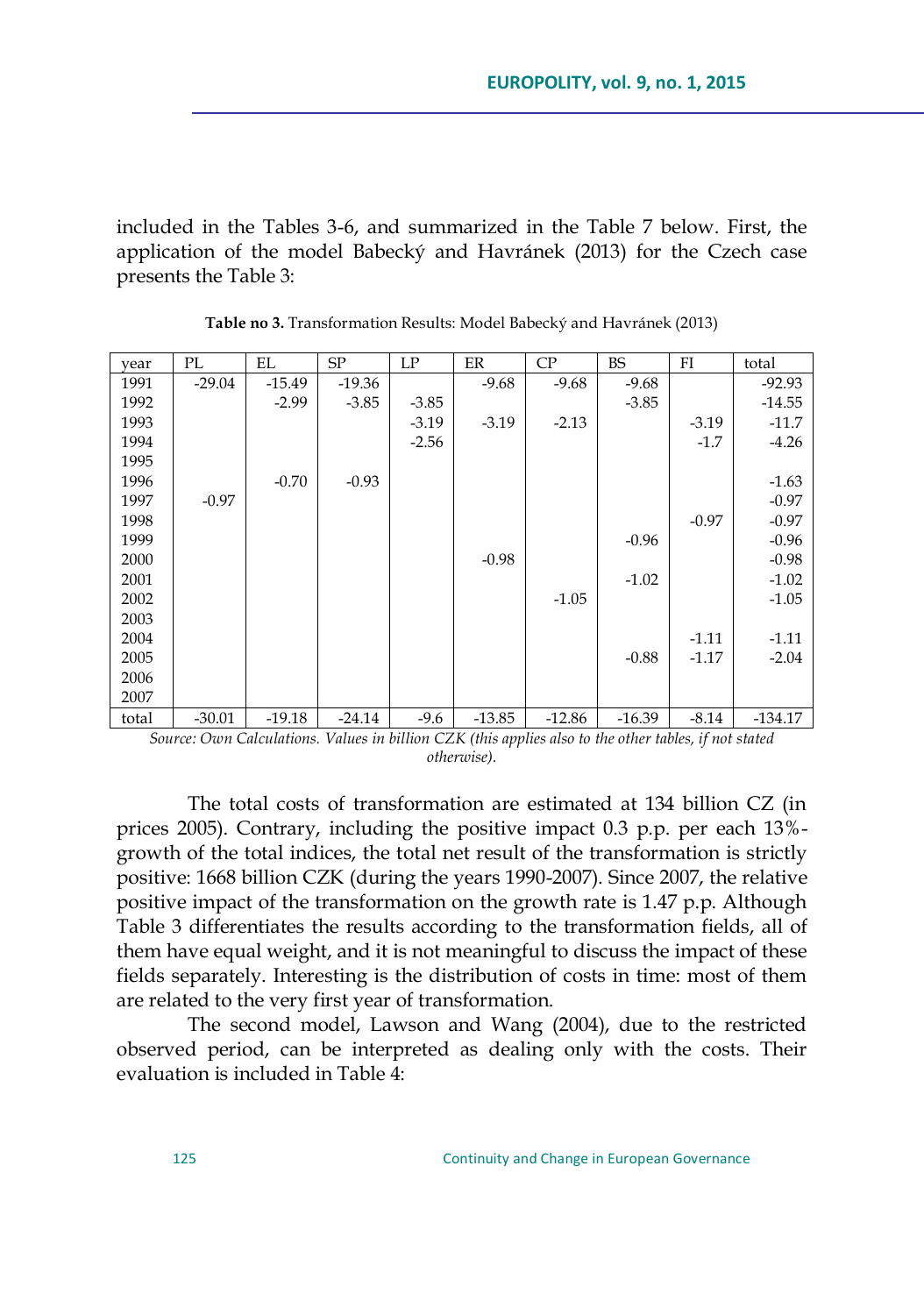| vear  | PL     | EL    | SP     | LP     | ER     | CP     | $BS + FI$ | Total   |
|-------|--------|-------|--------|--------|--------|--------|-----------|---------|
| 1991  | $-486$ | $-23$ | $-194$ |        | $-55$  | 30     | $-23$     | $-753$  |
| 1992  |        | 51    | $-108$ | -19    |        |        | $-49$     | $-125$  |
| 1993  |        | 61    | $-22$  | $-76$  | $-67$  | -36    | $-78$     | $-218$  |
| 1994  |        | 61    | $-22$  | $-133$ | $-18$  | $-54$  | $-90$     | $-256$  |
| 1995  |        | 63    | $-23$  | $-176$ | $-19$  | $-55$  | $-78$     | $-289$  |
| 1996  |        | 85    | $-63$  | $-187$ | $-20$  | $-59$  | $-83$     | $-327$  |
| 1997  | $-67$  | 93    | $-33$  | $-196$ | $-21$  | $-61$  | $-87$     | $-373$  |
| 1998  | $-13$  | 23    | $-8$   | $-129$ | $-21$  | $-61$  | $-72$     | $-282$  |
| 1999  | $-13$  | 23    | $-8$   | $-65$  |        |        | $-51$     | $-114$  |
| 2000  | $-14$  | 23    | $-8$   |        | $-25$  |        | $-22$     | $-46$   |
| 2001  | $-14$  | 24    | $-9$   |        | $-7$   |        | $-43$     | $-49$   |
| 2002  | $-15$  |       |        |        | $-7$   | $-22$  | $-35$     | $-79$   |
| 2003  |        |       |        |        | $-8$   | $-33$  | $-36$     | $-77$   |
| 2004  |        |       |        |        | $-8$   | $-35$  | -46       | $-89$   |
| 2005  |        |       |        |        | $-8$   | $-36$  | $-71$     | $-116$  |
| 2006  |        |       |        |        |        | $-39$  | -56       | $-95$   |
| 2007  |        |       |        |        |        | -41    | $-45$     | -86     |
| Total | $-623$ | 482   | $-497$ | $-981$ | $-285$ | $-503$ | -966      | $-3372$ |

**Table no 4.** Transformation Results: Model Lawson and Wang (2004)

*Source: Own Calculations*

As the observed horizon of the Czech Republic is longer than in the original study, the negative results of the reforms are arbitrarily restricted to six years only, which is average time from implementing the reforms to the end of the observed period in the original model. Moreover, costs of levels are compared to the situation in 1991 to ensure only the net change of the growth rate after the reforms implementation is evaluated. As compared to the previous case, the costs are distinctly higher, reaching almost 3400 billion CZK. This is, however, approximately in line with the trend analysis from the second chapter: the total loss of GDP as compared to the original trend is 2855 billion CZK and3188 billion CZK respectively for the difference of both trends.

When separating individual components of the costs, 969 billion CZK can be related to the short-term costs related to changes of indices, whereas 2403 billion CZK reflects the more persistent costs of levels. The amount of costs related to the first year is large: 753 billion CZK. In the first years, the most expensive transformation fields are price liberalization and the smallscale privatization; however, in total, the most costly fields are the large-scale privatisation (981 billion CZK) and the financial sector reform (966 billion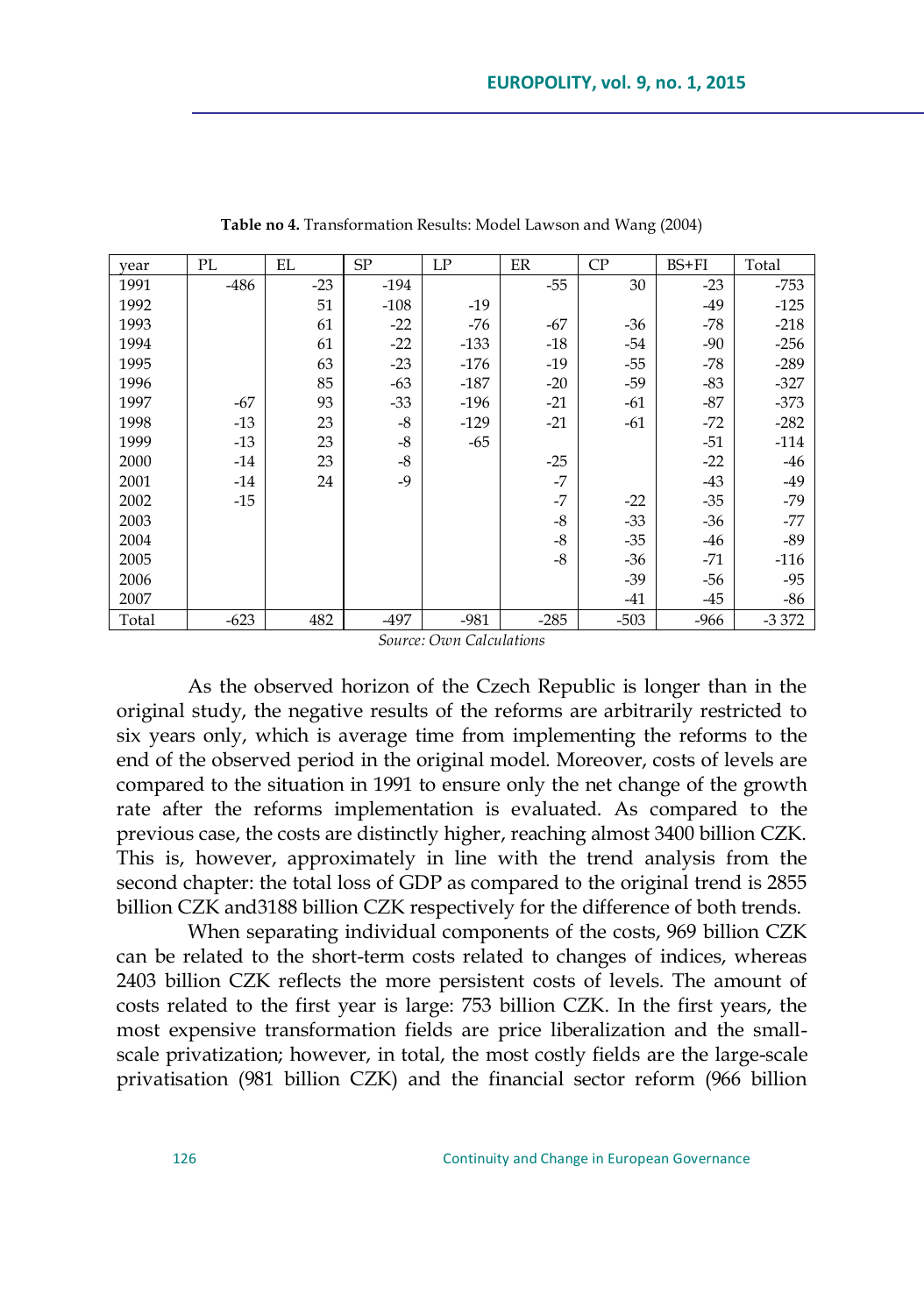CZK; authors include the FI and BS fields into one). In contrast, the external liberalization is costly only in the first year, and since then it bears positive impact (+482 billion CZK).

The third model (Staehr 2005) requires first the transformation of the EBRD indices into the principal components. After obtaining the first, second and sixth to eight components, evaluation of the impacts can be done in the same way as in case of the previous models – the results captured in Table 5:

| year  | PC1   | PC <sub>2</sub> | PC <sub>6</sub> | PC7    | PC8            | total |
|-------|-------|-----------------|-----------------|--------|----------------|-------|
| 1991  | $-52$ | 63              | 78              | 10     | 5              | 104   |
| 1992  | 35    | 139             | 82              | $-2$   | $-18$          | 236   |
| 1993  | 60    | 130             | 3               | $-2$   | 3              | 194   |
| 1994  | 90    | 91              | $-27$           | $-9$   | $\overline{2}$ | 147   |
| 1995  | 110   | 81              | $-2$            | $-9$   | $\overline{2}$ | 182   |
| 1996  | 113   | 92              | 37              | $-14$  | $\overline{4}$ | 232   |
| 1997  | 125   | 108             | $\overline{2}$  | $-12$  | $\overline{4}$ | 227   |
| 1998  | 125   | 110             | 7               | $-13$  | 5              | 234   |
| 1999  | 127   | 103             | 5               | $-11$  | $-5$           | 219   |
| 2000  | 131   | 103             |                 | $-7$   | 5              | 232   |
| 2001  | 139   | 105             | $-1$            | $-5$   | -5             | 233   |
| 2002  | 146   | 103             | 11              | $-7$   | $-7$           | 246   |
| 2003  | 153   | 100             | 6               | $-7$   | $-7$           | 245   |
| 2004  | 157   | 98              | 5               | -8     | $-7$           | 245   |
| 2005  | 164   | 90              | $-2$            | $-7$   | $-18$          | 227   |
| 2006  | 185   | 89              | $\overline{2}$  | $-8$   | $-19$          | 249   |
| 2007  | 198   | 95              | $\overline{2}$  | -8     | $-20$          | 267   |
| total | 2006  | 1700            | 208             | $-119$ | -76            | 3719  |

**Table no 5.** Transformation Results: Model Staehr (2005)

*Source: Own Calculations*

Obviously, since the second year, the overall reform process (represented by the first component – PC1) yielded a positive impact on the product of the country. Similarly, the fast liberalization (PC2) was very beneficial, adding 1700 billion CZK to the total result of the transformation. Moreover, the fact that the small-scale privatisation preceded the large-scale was also evaluated by the model as positive. Contrary to this, due to slow enterprise sector restructuring, the external liberalization and financial system reforms incurred additional timing costs, together almost 200 billion CZK. When separating the results of indices changes and indices levels, the short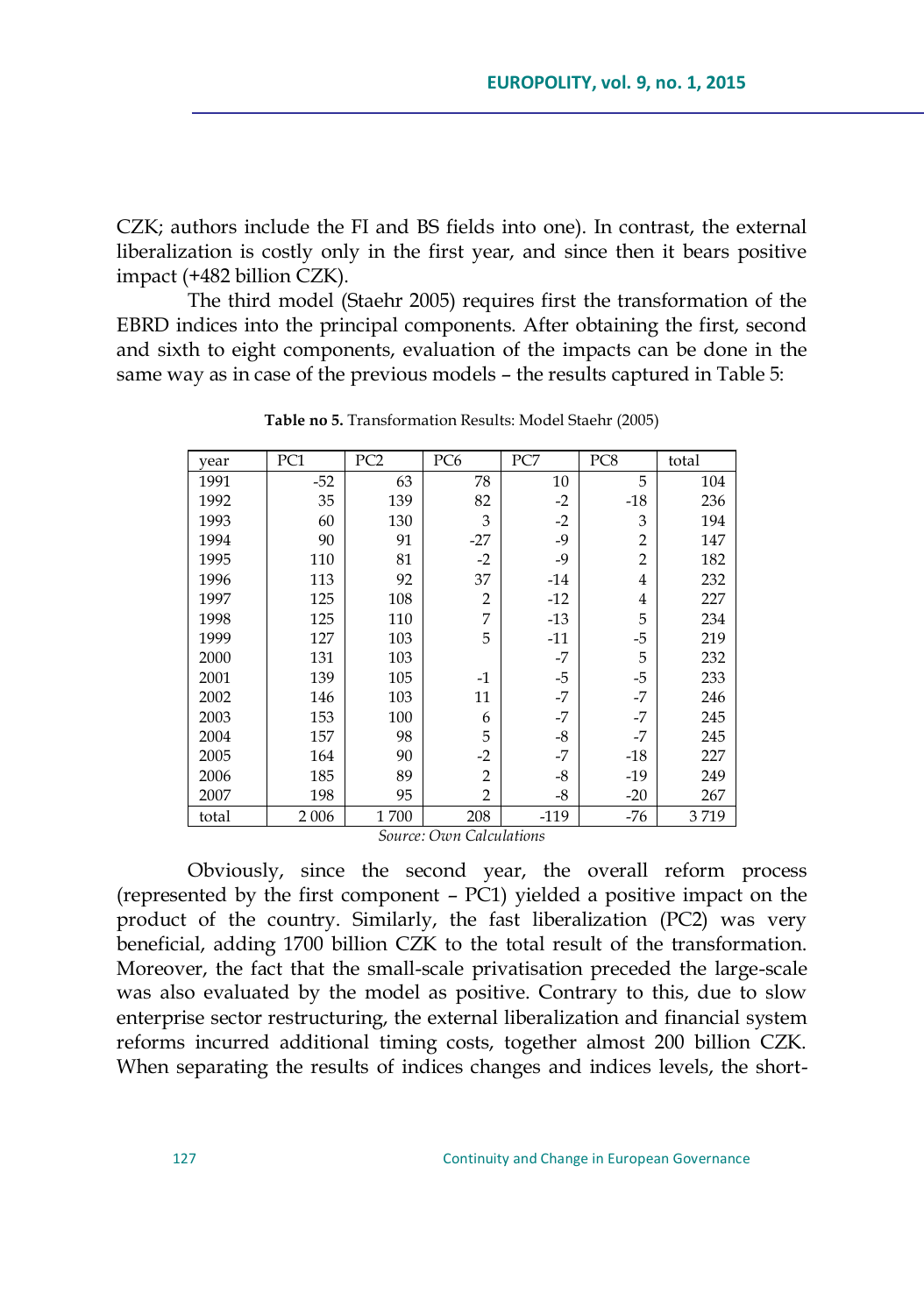term costs are estimated around 289 billion CZK, whereas the long-term positive impacts are greater than 4000 billion CZK.

The last model approach, following Radulescu and Barlow (2002), differentiates well the negative impact of changes of the indices (i.e. occurrence of the reforms) – estimated in total around 596 billion CZK – and the positive consequences of the reforms in the long term (1619 billion CZK). The total net impact is estimated to be positive: +1023 billion CZK. Most of the costs are related to the first year, 1991, when the prices were liberalized and the smallscale privatisation took place. However, since 1992, both of these fields started to yield positive impact. The external liberalization was the most positive aspect of the transformation, according to the models, and also the enterprise restructuring. In contrast, large-scale privatisation, competition policy reforms and banking sector reforms impacted the economy in a negative way. The results are included in Table 6:

| vear  | PL     | EL  | SP       | LP           | ER           | $\rm CP$ | <b>BS</b> | FI       | total  |
|-------|--------|-----|----------|--------------|--------------|----------|-----------|----------|--------|
| 1991  | $-352$ | 46  | $-51$    | $\theta$     | $-34$        | $-31$    | $-6$      | $\Omega$ | $-428$ |
| 1992  | 31     | 69  | 50       | -26          | 67           | $-23$    | $-59$     | $\theta$ | 109    |
| 1993  | 31     | 72  | 109      | -78          | 37           | $-42$    | $-109$    | 12       | 32     |
| 1994  | 31     | 72  | 109      | $-130$       | 134          | $-39$    | $-109$    | 14       | 82     |
| 1995  | 32     | 74  | 112      | $-160$       | 138          | $-40$    | $-112$    | 11       | 55     |
| 1996  | 34     | 86  | 111      | $-170$       | 146          | $-42$    | $-119$    | 11       | 57     |
| 1997  | $-4$   | 92  | 139      | $-177$       | 153          | $-44$    | $-124$    | 12       | 47     |
| 1998  | 39     | 91  | 137      | $-176$       | 152          | -44      | $-123$    | 16       | 92     |
| 1999  | 38     | 91  | 55       | $-175$       | 76           | $-18$    | $-63$     | 14       | 18     |
| 2000  | 39     | 92  | 14       | $-119$       | 65           | $-18$    | $-21$     | 14       | 66     |
| 2001  | 41     | 96  | 14       | $-62$        | 26           | $\Omega$ | $-23$     | 7        | 99     |
| 2002  | 42     | 99  | 15       | $\mathbf{0}$ | 27           | $-11$    | $-45$     | 3        | 130    |
| 2003  | 43     | 101 | 15       | $\mathbf{0}$ | 28           | $-10$    | $-46$     | 3        | 134    |
| 2004  | 45     | 105 | $\Omega$ | $\mathbf{0}$ | 29           | $-10$    | $-48$     | 8        | 129    |
| 2005  | 47     | 110 | $\Omega$ | $\mathbf{0}$ | 30           | $-10$    | $-52$     | 11       | 136    |
| 2006  | 50     | 117 | $\Omega$ | $\mathbf{0}$ | 32           | $-11$    | -79       | 6        | 115    |
| 2007  | 53     | 125 | $\Omega$ | $\mathbf{0}$ | 35           | $-12$    | $-57$     | 6        | 150    |
| total | 240    | 1   | 829      | $-1$         | $\mathbf{1}$ | $-405$   | $-1$      | 148      | 1 0 23 |
|       |        | 538 |          | 273          | 141          |          | 195       |          |        |

**Table no 6.** Transformation Results: Model Radulescu and Barlow (2002)

*Source: Own Calculations*

Obviously, the models provide very different results. However, this has been expected as mentioned above: the models include different horizons,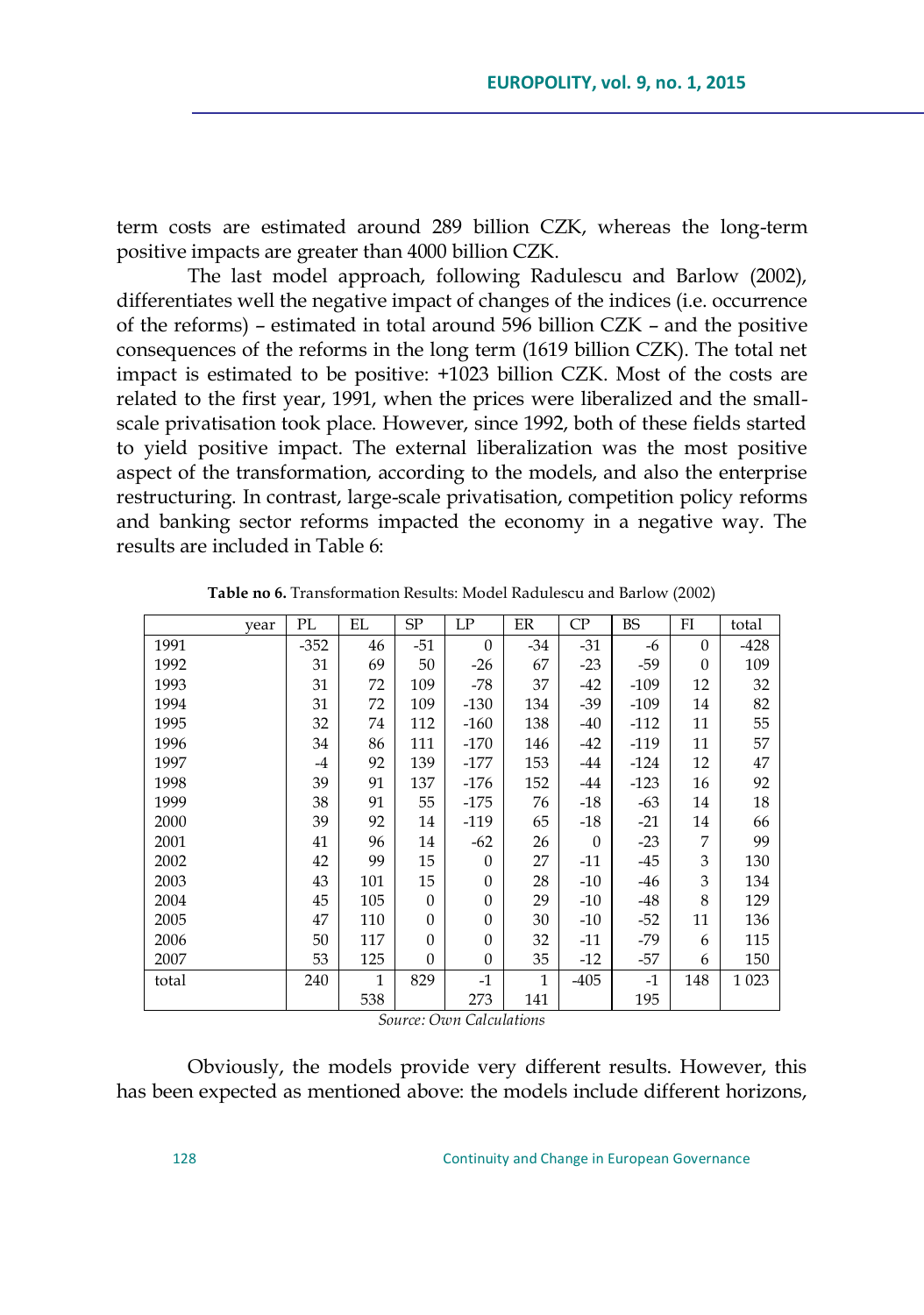use different definitions of costs, and follow different methodology. Nevertheless, some results hold across the models, including both costs and benefits of the transformation, and also distribution of the results in time. A comparison is offered in Table 7 and discussion of the similar aspects is included below. In the table, short-term costs are those related to the changes of EBRD indices with a negative estimated impact of the reforms on the growth rate of the economy (i.e. absolute value of the summation of the results included in the Tables 3-6, considering only negative values). Similarly, the total costs are those related to the negative impact of levels of the indices. Moreover, the long-term result is derived from the models, including estimates of both positive and negative impact of the transformation.

| In Billion CZK              | Short-term<br>costs | Total<br>costs | Long-term<br>result | Relative<br>result |
|-----------------------------|---------------------|----------------|---------------------|--------------------|
| <b>Trend Analysis</b>       |                     | 3 3 1 8 0      | $+2745$             | $+1.89$ p.p.       |
| Babecký and Havránek (2013) | 134                 |                | $+1668$             | $+1.47$ p.p.       |
| Lawson and Wang (2004)      | 969                 | 3 3 6 9        |                     |                    |
| Staehr (2005)               | 289                 | 484            | $+3719$             |                    |
| Radulescu and Barlow (2002) | 596                 | 3 3 1 4        | $+1023$             |                    |

**Table no 7** Transformation Results: Comparison of Models

*Source: Own Calculations*

The *starting costs of transformation* in year 1991 are distinctively higher than the costs in other years. Based on the model, these costs range between 93-753 billion CZK, which is the majority of the short-term costs, and simultaneously around 20-40% of all costs related to transformation, depending on the model.

*Price liberalization* took place very quickly at the beginning of the transformation (mostly at the beginning of 1991), which was reflected by the jump of the index value from 1 in 1990 to 4 in 1994. Total costs related to this jump are estimated in the range 352-486 billion CZK, which is 65-82% of all costs in 1991. However, in following years, costs related to the price liberalization are minimal, and the positive impact prevails.

*External liberalization* is, according to all models, definitely the most positive field of transformation, with the positive impact estimated during the years 1990-2007 to be in total 426-769 billion CZK. The positive impact was partially caused by the quick external liberalization, despite to the costs related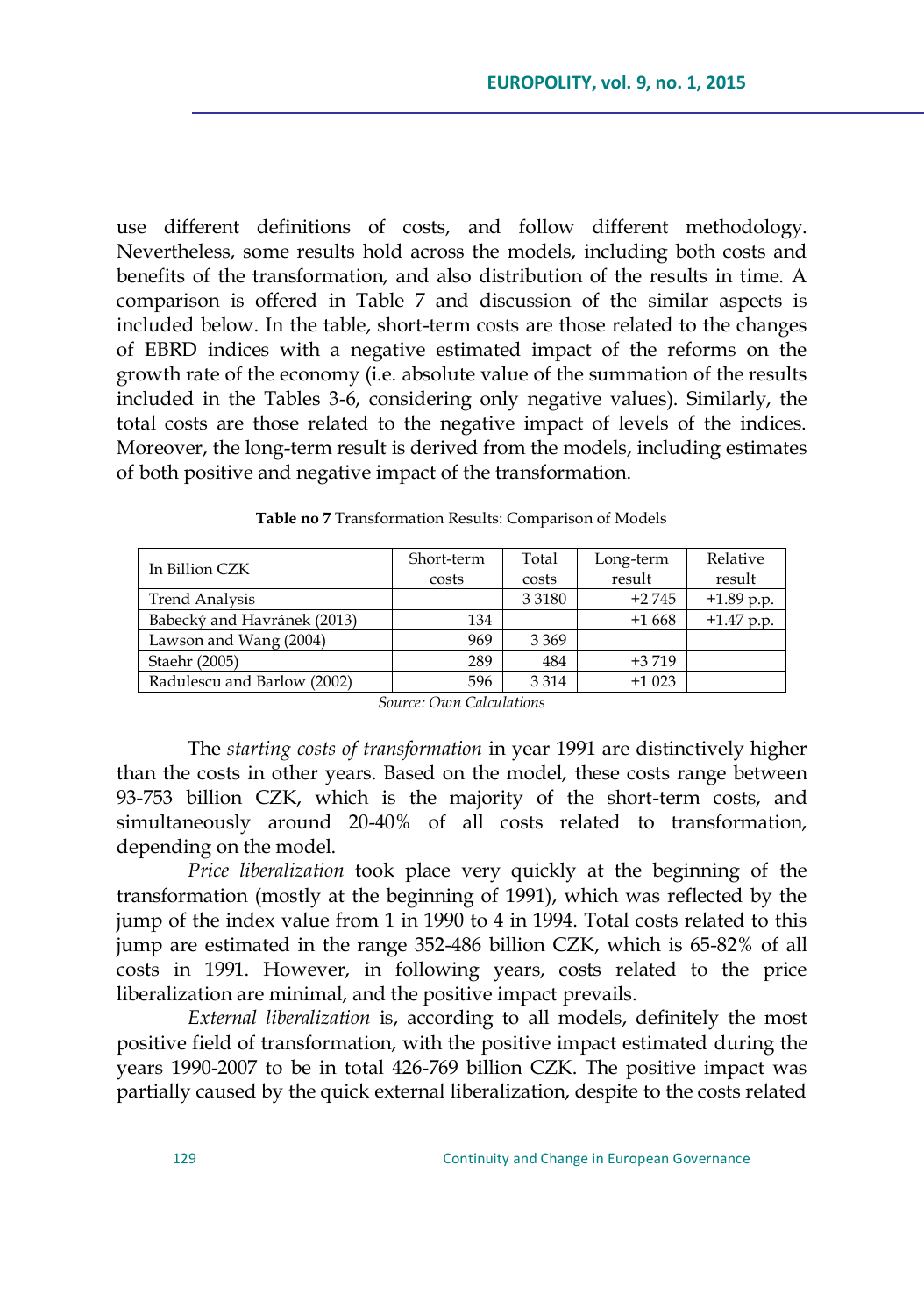to the unfinished enterprise restructuring – estimated based on Staehr (2005) around 119 billion CZK.

*Privatization* had ambiguous character. However, the small-scale privatisation is evaluated as more positive (less negative) aspect of the transformation than the large-scale privatisation, which is in some models estimated to bear enormous costs of around 1000 billion CZK. The fact, that the small-scale privatisation was implemented first, is evaluated positively, contributing around 200 billion CZK to the positive results.

*Financial sector reform* was evaluated as very costly, whereas for the banking sectors it is obvious, but for the sector of non-bank institutions and the securities markets the results are uncertain. The most pessimistic estimations shows the financial sector related losses amounted to almost one billion CZK. The prevailing part of these costs is related to the defaulted loans transferred from assets of the Czech banking sector to the special transformation institutions – Czech Consolidation Agency, Consolidation Bank and Czech Financial Unit (Půlpánová 2010). The total amount of assets entering the consolidation programs is more than 500 billion CZK (adjusted to 2005 prices to ensure comparability), most of them resulting in the loss: the accumulated loss only of the Czech Consolidation Agency and its predecessors during 1996- 2007 is estimated at more than 230 billion CZK (ČKA 2008).

*Enterprise restructuring and governance* can be evaluated, based on the models' results, as rather positive. Significant costs were related to this field of transformation, but also distinct benefits – both mostly in years 1993-1998. Since 1999, the positive impact of the transformation area is assumed to be approximately 30 billion CZK per year.

In contrast, the *Competition policy* was not transformed with positive results. The ending-value of the indicator (3.00) shows the transformation was not completed. Such a result indicates there is still a space for improving the law-enforcement in the area of dominant players on the markets, and reducing the restrictions of entrance into some business fields. The costs related to such incomplete transformation are estimated around 400-500 billion CZK.

The *short-term costs* of transformation, i.e. temporary decrease of the economic growth as a consequence of the reforms, is estimated in the range 104-969, based on the model. Although the range is wide, it can be intuitively expected that the more complex models, evaluating the costs separately for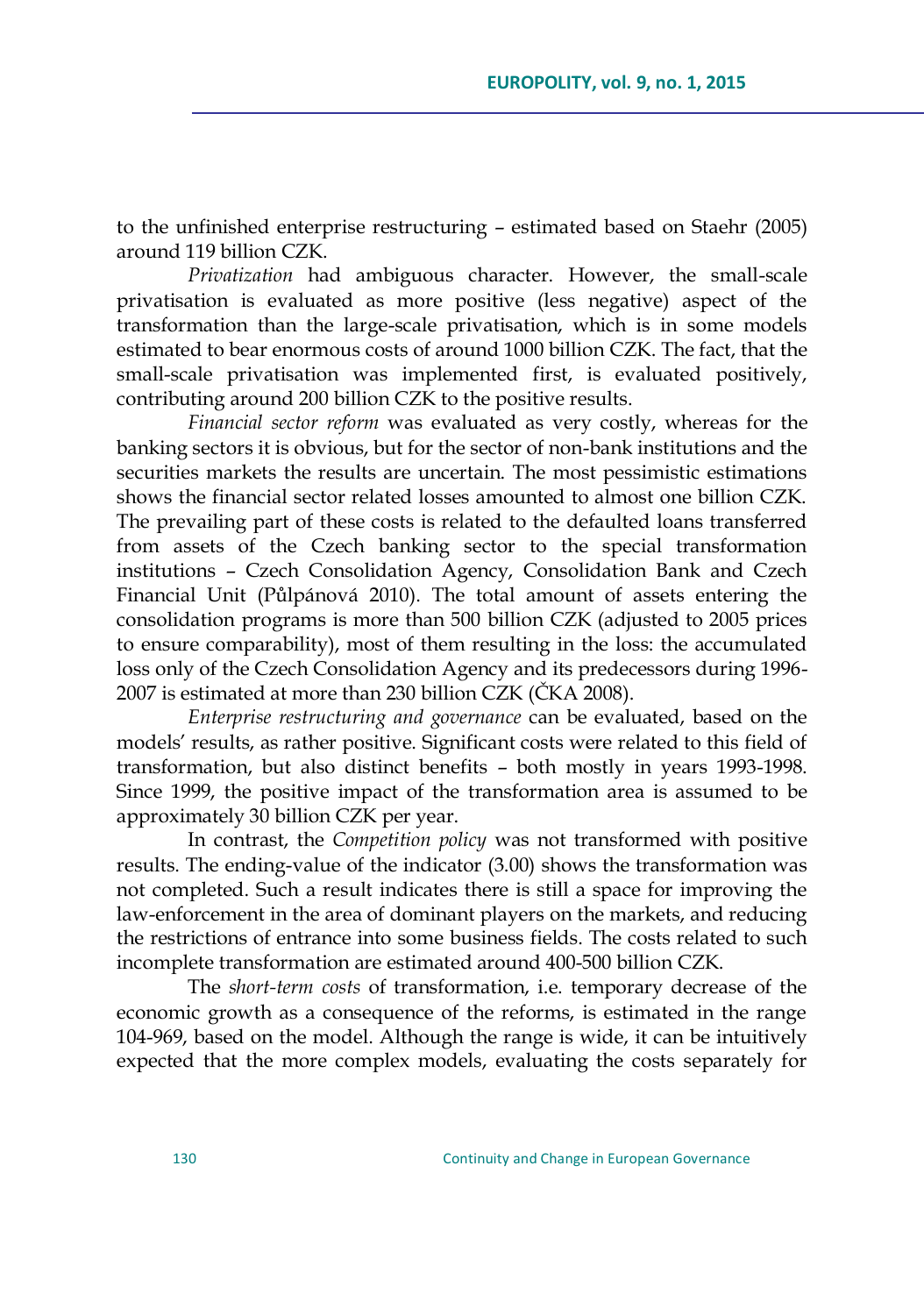single transformation fields, can be more precise, which would mean the shortterm costs are approaching the upper boundary of the interval.

The *total transformation costs* are distinctively higher, mostly due to the overall decrease of the economic growth rate during the first half of the observed period. The long-term costs can be identified predominantly in the areas of large-scale privatisation, competition policy and the banking sector reforms, which were described above. The total amount of costs in absolute values are similar across the models: 3300-3400 billion CZK, in 2005 prices, which is approximately 7.5% of the total GDP for the period.

The *net transformation result* is estimated by all the models, which include both costs and benefits, as positive. The absolute value varies depending on the model, ranging between 1023-3700 billion CZK. Moreover, the long-term positive contribution of the transformation to the growth rate of GDP is explicitly calculated in two models, reaching either +1.47 p.p. or +1.89 p.p.

#### **5. CONCLUSION**

The aim of the paper was to estimate the costs and benefits of the economic transformation in the Czech Republic. Although the transformation process itself, as well as a discussion of the optimal transformation methods are frequent in the literature, this paper offers a new view: it identifies the costs and benefits of the transformation in terms of the gross domestic product lost or gained as a consequence of the transformation reforms. The paper describes econometric estimates of the relationship between the economic growth and the transformation reforms as they exist in the literature, and applies them on the Czech transformation to obtain the quantitative results of the transformation in terms of GDP lost or gained, both in the relative and absolute values. As compared to the commonly used accounting approach, the presented macroeconomic approach is able to capture the economic consequences of the transformation in the full extent.

The paper confirms the general fact that the transformation reforms are related to costs in the short horizon, but from the long-term perspective, their impact is positive. In the case of the Czech Republic, most of the costs are related to the first ten years of the transformation, whereas the total share of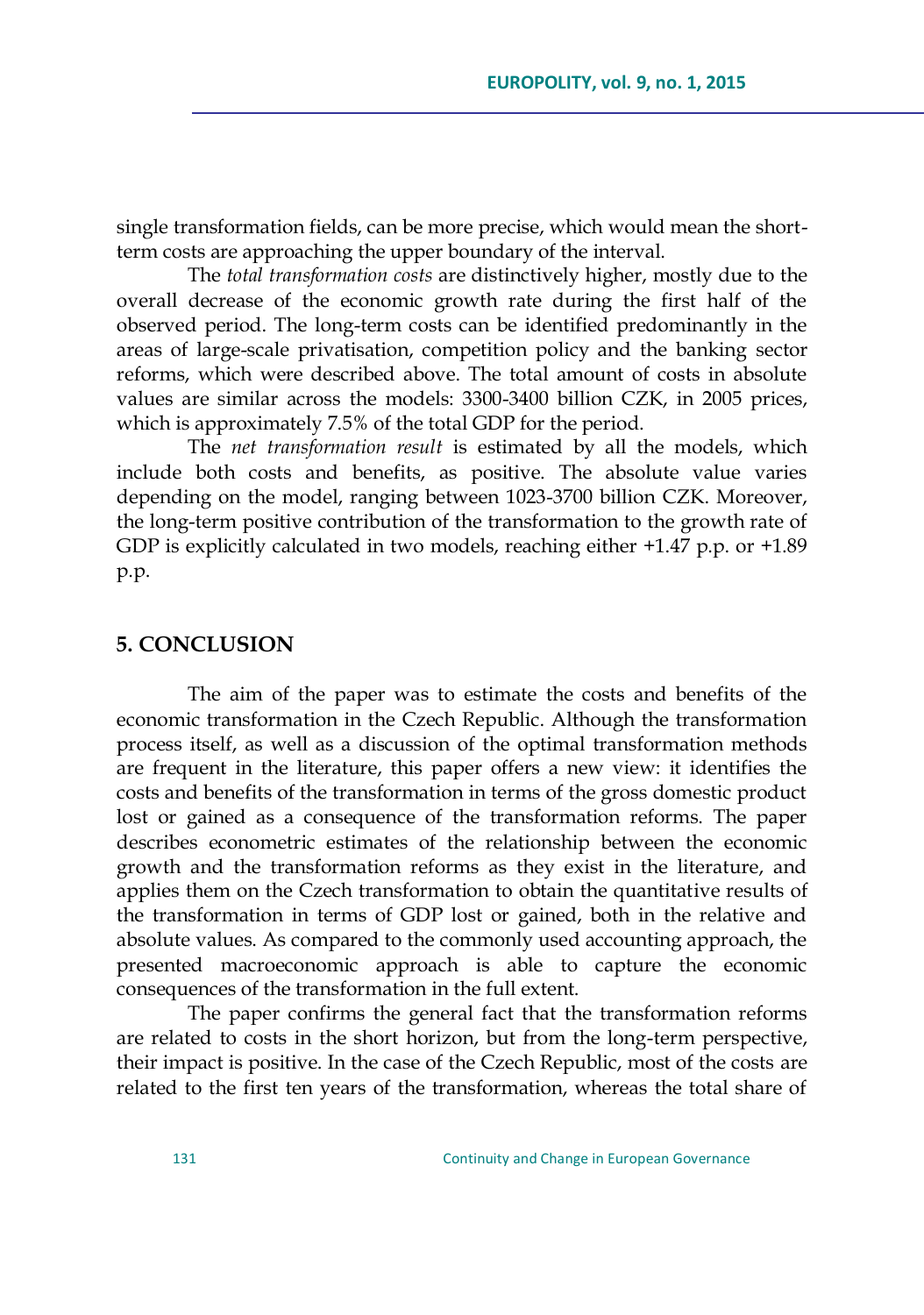costs amounts to approximately 7.5% of the Czech GDP created in 1990-2007. In absolute values (in prices 2005), the costs are at the level 3300-3400 billion CZK. A significant part of these costs (20-40%) are related to the first year of transformation, mostly due to the jump price liberalization. The permanent contribution of the transformation is evaluated as the additional economy growth rate by 1.5-1.9 p.p. per year.

Focusing on the transformation fields, the most positive appears to be the external liberalization, with the positive impact of hundred billion CZK. Mostly the fast speed of opening the economy was helpful, even though it was not supported by an equally fast enterprise restructuring (costs for this improper timing are estimated at the level 119 billion CZK). Further, the analysis shows that the small-scale privatisation was related to costs mostly in the first years of the transformation, whereas since the second half of the first decade, the positive results became larger than the costs. Contrary to this, the large-scale privatisation resulted in much higher costs (around 1000 billion CZK), related mostly to the second half of the decade, but also to the years after 2000. Related to the privatization, the enterprise restructuring was costly in years 1993-1998, but until the end of the century, the reforms were mostly finished and since then, the positive impact also began toaccumulate in this field (contributing approximately 1 p.p. yearly to the GDP). On the other hand, another area related to the privatization, building the competition policy, was not very successful according to the EBRD studies – the total costs related to this area is estimated at around 400-500 billion CZK. An important part of the costs, almost 30% and on average 2% of the GDP in the period, is related to the financial system reforms, particularly the consolidation programmes in the banking sector, which was evaluated to have generated losses of hundreds of billions CZK.

The absolute values of costs and benefits, as well as the relative impact of the reforms on the economic growth rate, are necessary to evaluate in the context of the high volatility of results across different models. Nevertheless, the depicted values might illustrate the levels in which the transformation costs can be expected, and how long a period is necessary for the positive impact to outweigh the reform-related losses. Simultaneously, the paper differentiates the transformation fields related to the extremely high transformation costs, and those areas related to the significantly positive impact on the economy.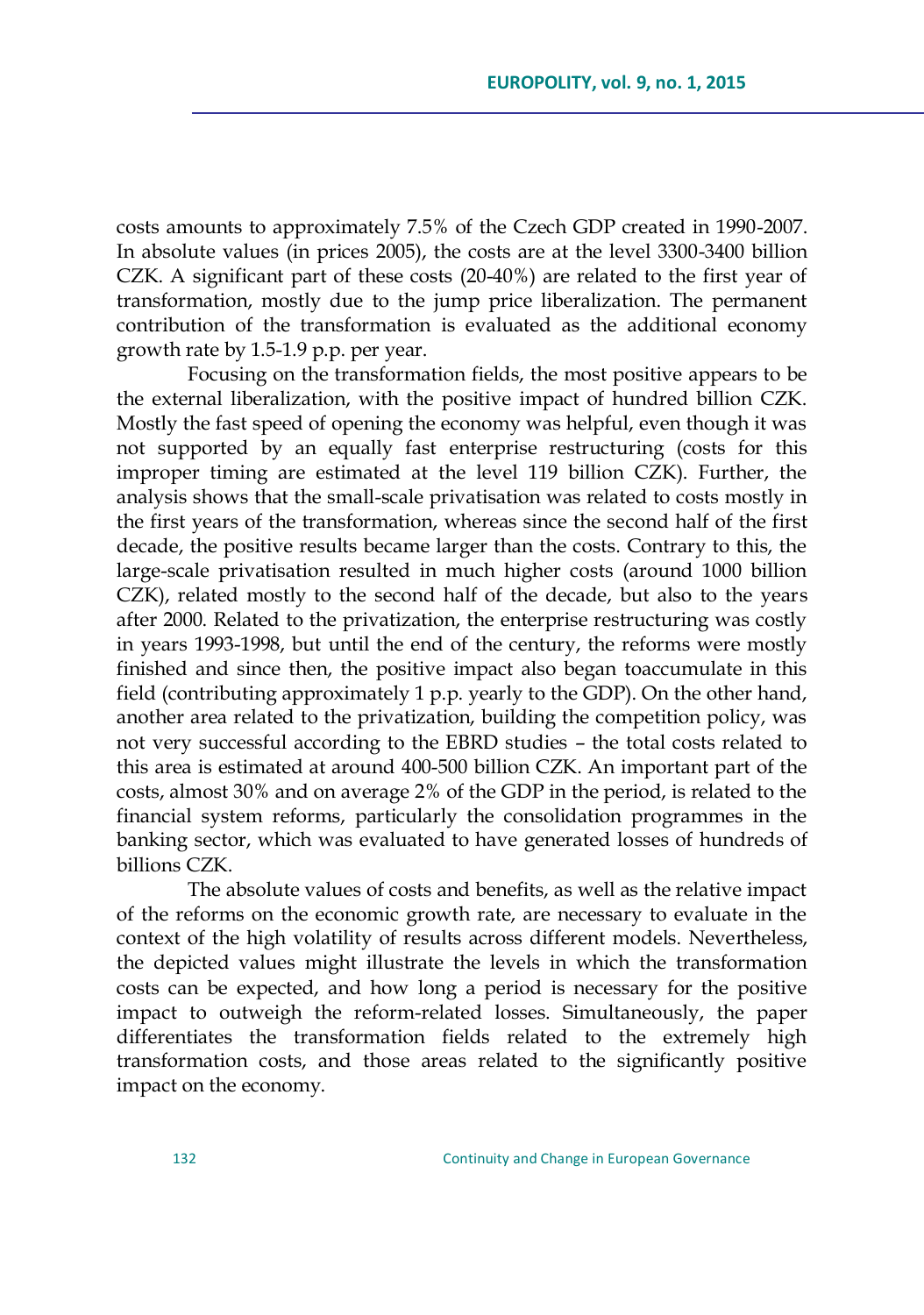However, for a deeper examination of the costs and benefits of the transformation, the whole process needs to be examined in greater detail, able to offer insight into some aspect beyond the econometric analyses of the time series – especially to identify the role of monetary and fiscal policy in the transformation process, as well as their interaction, or to evaluate the impact of the transformation on the microeconomic level.

## **ACKNOWLEDGEMENT**

The authors are grateful to the Czech Enterprise Institute for the financial support during writing the first version of the paper, and particularly to Tomáš Munzi for his helpful comments. Equal thanks are given to all others supporting authors during their research.

## **REFERENCES**

- Babecký, J. and T. Havránek. 2013. Structural Reforms and Economic Growth: A Meta-Analysis. *Czech National Bank*, Working Paper Series 8/2013. Prague, 2013.
- Bolt, J. and J. L. van Zanden. 2013. The First Update of the Maddison Project. *Re-Estimating Growth Before 1820.* [On-line]. Maddison Project Working Paper 4. [Quoted 22-10-2014]. Available at: http://www.ggdc.net/maddison/maddison-project/home.htm.
- Čermák, V. 2000. Česká cesta privatizace a selhání bank. Případová studie ŢKD Praha Holding, a.s., In *Oeconomica*, no. 2/2000, Prague, Karolinum, 2001, pp. 79-104.
- ŢKA. 2008. *Výroční zpráva 2007 - Česká konsolidační agentura*. Prague: Ministry of Finance of the Czech Republic, Prepared on: 28.06.2008.
- Dvořák, V. 1997. Privatizace českých bank a zhodnocení postupu IPB. In *Oeconomica*, no. 1/1997.
- EBRD (European Bank for Reconstruction and Development). 2000. *Transition report 2000: Employment, skills and transition*. London, 2000. - 238 s. ISBN 1 898802 17 3.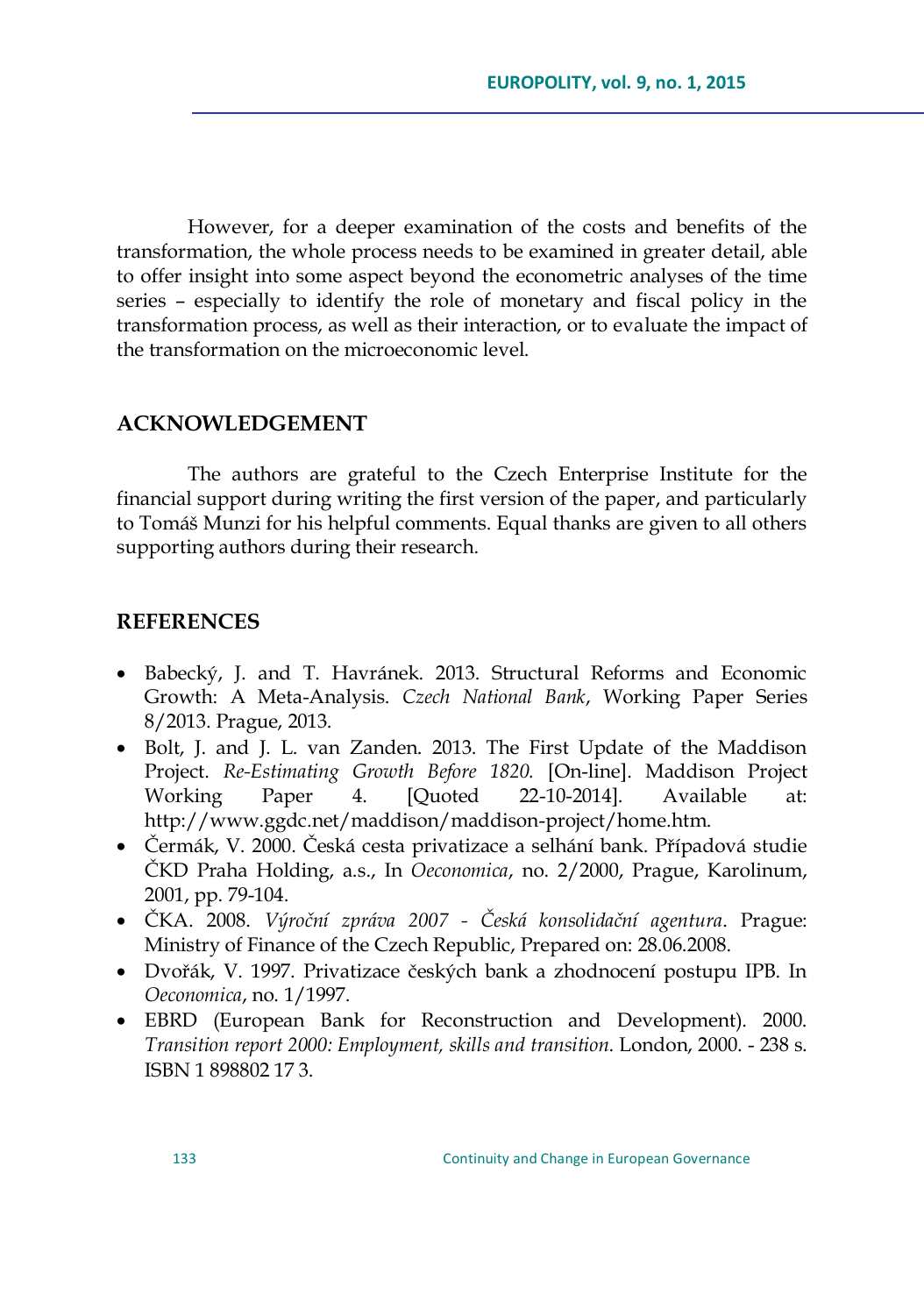- EBRD (European Bank for Reconstruction and Development). 2001. *Transition report 2001: Energy in transition.* London, 2001. - 222 s. ISBN 1 898802 19 X.
- EBRD (European Bank for Reconstruction and Development). 2002. *Transition report 2001: Agriculture and rural transition*. London, 2002. - 226 s. ISBN 1 898802 21 1.
- EBRD (European Bank for Reconstruction and Development). 2007. *Transition report 2007: people in transition. London*, 2007. - 216 s. ISBN 978-1- 898802-29-7.
- EBRD (European Bank for Reconstruction and Development). 2014. *FORECASTS, MACRO DATA, TRANSITION INDICATORS.* [On-line, last update 18-09-2014; Quoted 23-10-2014]. Available at: http://www.ebrd.com/pages/research/economics/data/macro.shtml#ti.
- Fosu, A. K. 2013. *Development Success: Historical Accounts from More Advanced Countries*. Oxford: Oxford University Press. United Nations University World Institute for Development Economics Research, 2013.
- Hanousek, J. and L. Krkoška. 1997. Price liberalization in the Czech Republic: shock therapy versus gradualism. *Prague Economic Papers* 3/1997.
- Kreuzbergová, E. 2003. *Invisible Industrial Policy in the Czech Republic*. Master Thesis, IES FSV UK, Prague.
- Kolodko, G.W. and D. M. Nuti. 1997. *The Polish Alternative: Old myths, Hard Facts and New Strategies in the Successful Transformation of the Polish Economy*. UNU World Institute for Development Economics Research, Helsinki, Finland.
- Lawson, C. and H. Wang. 2004. *Economic transition in Central and Eastern Europe and the former Soviet Union: Which policies worked?* Working Paper. University of Bath, Bath, UK. 2004.
- Mertlík, P. 1998. *Privatization and Restructuralization of Czech Industry in the Economic Transition.* Dissertation Thesis, IES FSV UK, Prague.
- MF (Ministry of Finance of the Czech Republic). 2005. Analýza transformačních nákladů v letech 1991 – 2005. Available at: http://www.mfcr.cz/cs/verejny-sektor/monitoring/transformacninaklady-v-cr.
- Neprašová, M. 2000. Česká cesta privatizace a její následky. Případová studie Škoda, a.s." In *Oeconomica*, no. 2/2000, Prague, Karolinum, 2001, pp. 105-123.